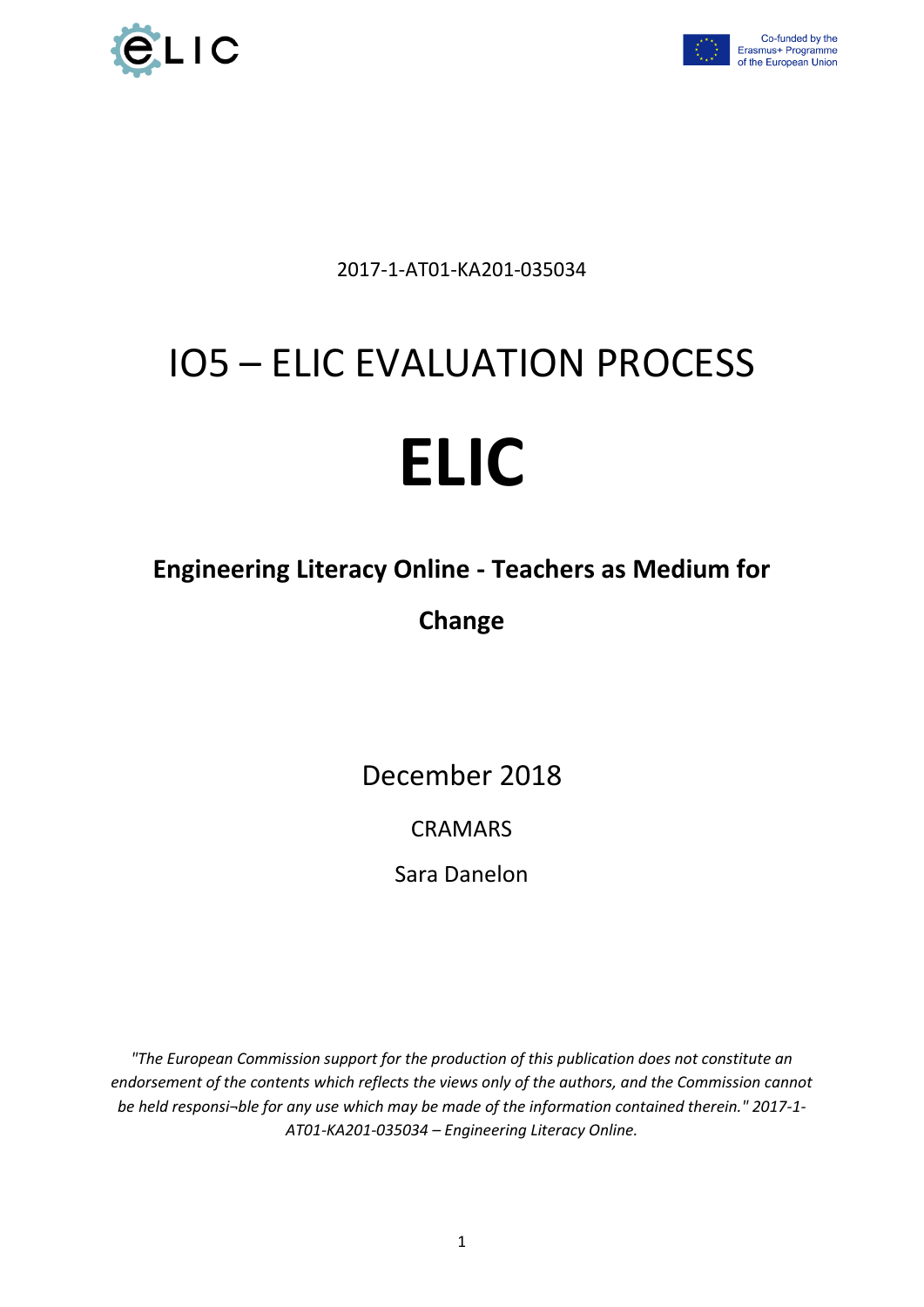



### **Table of Contents**

| 1. |    |  |
|----|----|--|
| 2. |    |  |
| 3. |    |  |
|    | a. |  |
|    | b. |  |
| 4. |    |  |
|    | a. |  |
|    | b. |  |
| 5. |    |  |
| 6. |    |  |
|    |    |  |
|    |    |  |
|    |    |  |
|    |    |  |
|    |    |  |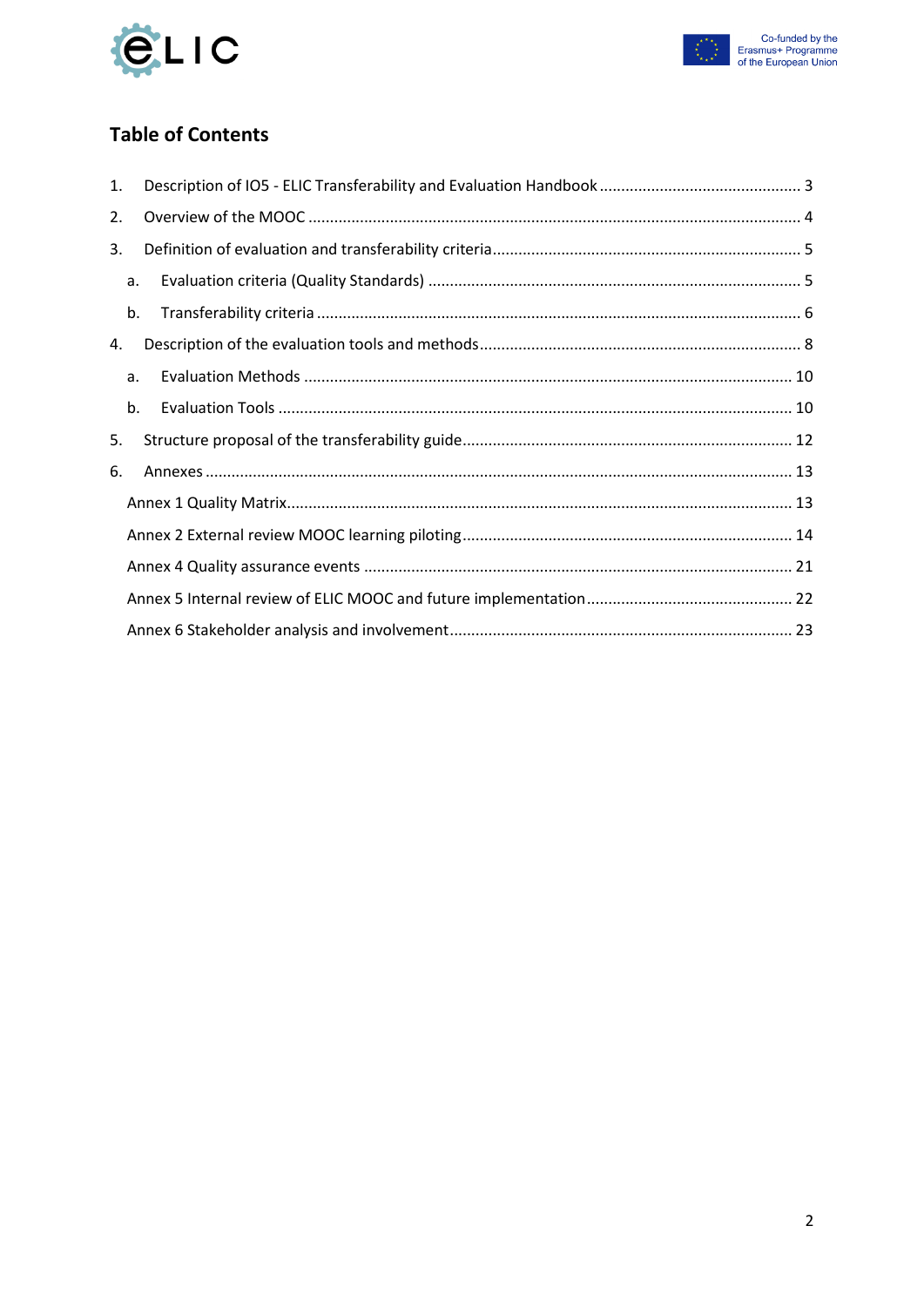



#### <span id="page-2-0"></span>**1. Description of IO5 - ELIC Transferability and Evaluation Handbook**

The main goal of ELIC is to develop a specific training on technical didactics by means of a MOOC for secondary natural sciences school teachers that is attractive, appealing, motivating and of highest quality, thus sustainable and transferable. Once well-trained and armed with powerful resources, secondary natural sciences teachers will have the chance to apply their new and improved competences directly in their daily work during natural science classes to increase pupils´ interest in engineering.

First step of the ELIC transferability handbook will be an improvement catalogue that provides first of all lessons learnt and the applicability of the implemented MOOC (online training).

In a second step it gives advice and instructions on how to multiply the trainings in other countries and/or by other institutions.

AIMS of the transferability and evaluation handbook:

- To evaluate ELIC´s core products and improve them
- To develop a transferability option for other countries after the end of the project
- To increase the knowledge on engineering and technical didactics in other countries and for further stakeholders

#### **Activities / Results:**

- Definition of evaluation and transferability criteria
- Design of the evaluation process and transferability guide
- Description of the evaluation tools and methods
- Completion of the transferability guide
- Translation of transferability guide

**Lead Partner:** Cramars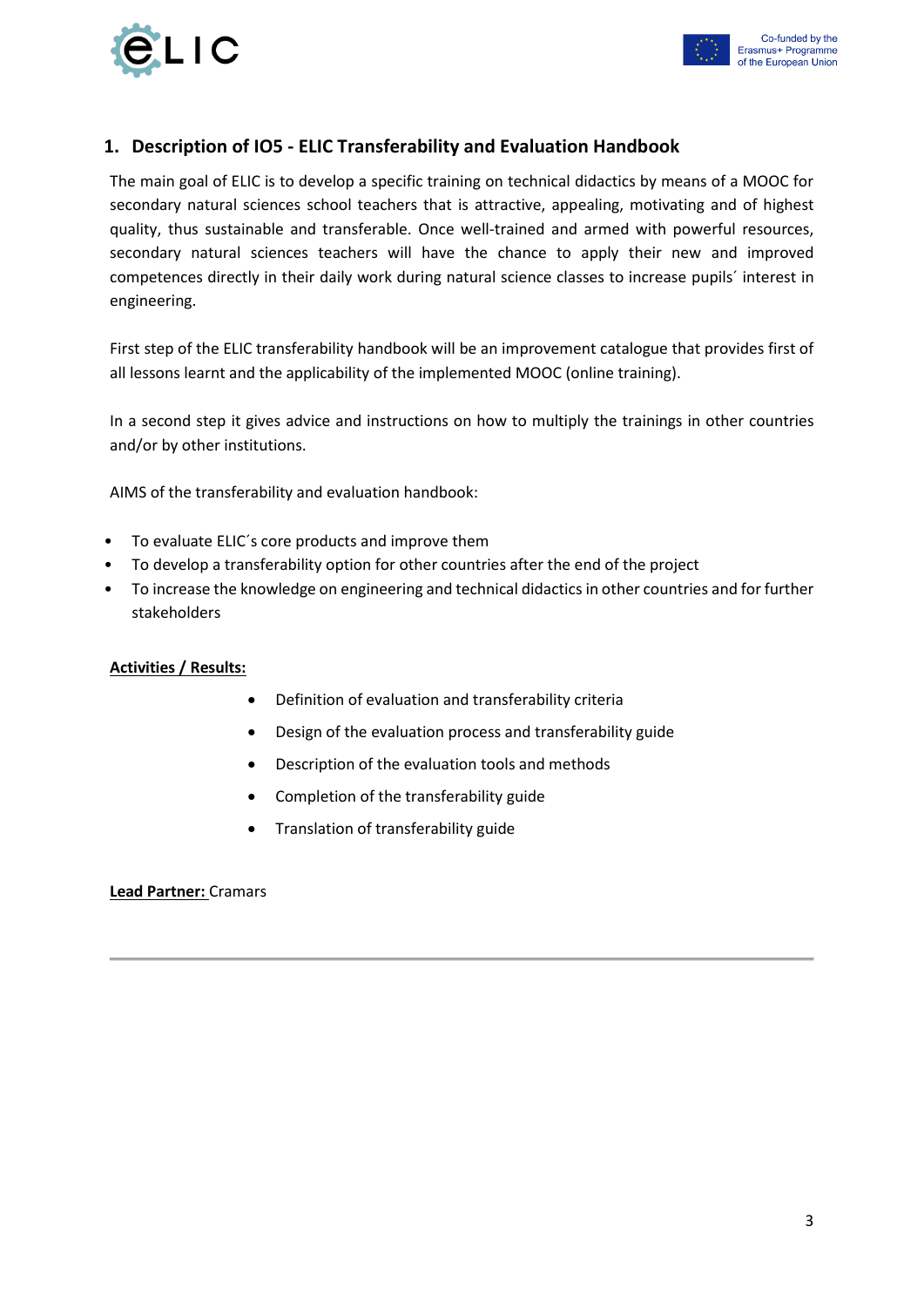



#### <span id="page-3-0"></span>**2. Overview of the MOOC**

#### WHAT TO LEARN

The Engineering Literacy (ELIC) MOOC is an open educational resource (OER) aimed at secondary school teachers of science, technology, engineering and mathematics (STEM) subjects. This MOOC provides a didactical and content toolbox for teachers which should help them to develop an engineering mindset amongst pupils aged 15-18 and increase their interest in engineering professions. Examples and experiments taken from automotive engineering are linked to content from different STEM subjects to show how knowledge of natural and technical sciences can be applied to real-world engineering problems.

This course consists of 6 modules and will run over a 6-week period. Each week, the facilitators will provide learning materials and tasks (e-tivities). The moderators or conveners will monitor the online learning process and actively support learners.

#### Week 1: Introduction to the MOOC and Engineering Literacy

Week 2: Battery & Light Systems

Week 3: Combustion Engine at a Glance

Week 4: E-Motor – the future of the automotive industry?

Week 5: Hot topics in Engineering – What is new and challenging for the industry?

Week 6: Recap and certification – was it worth participating in the ELIC MOOC?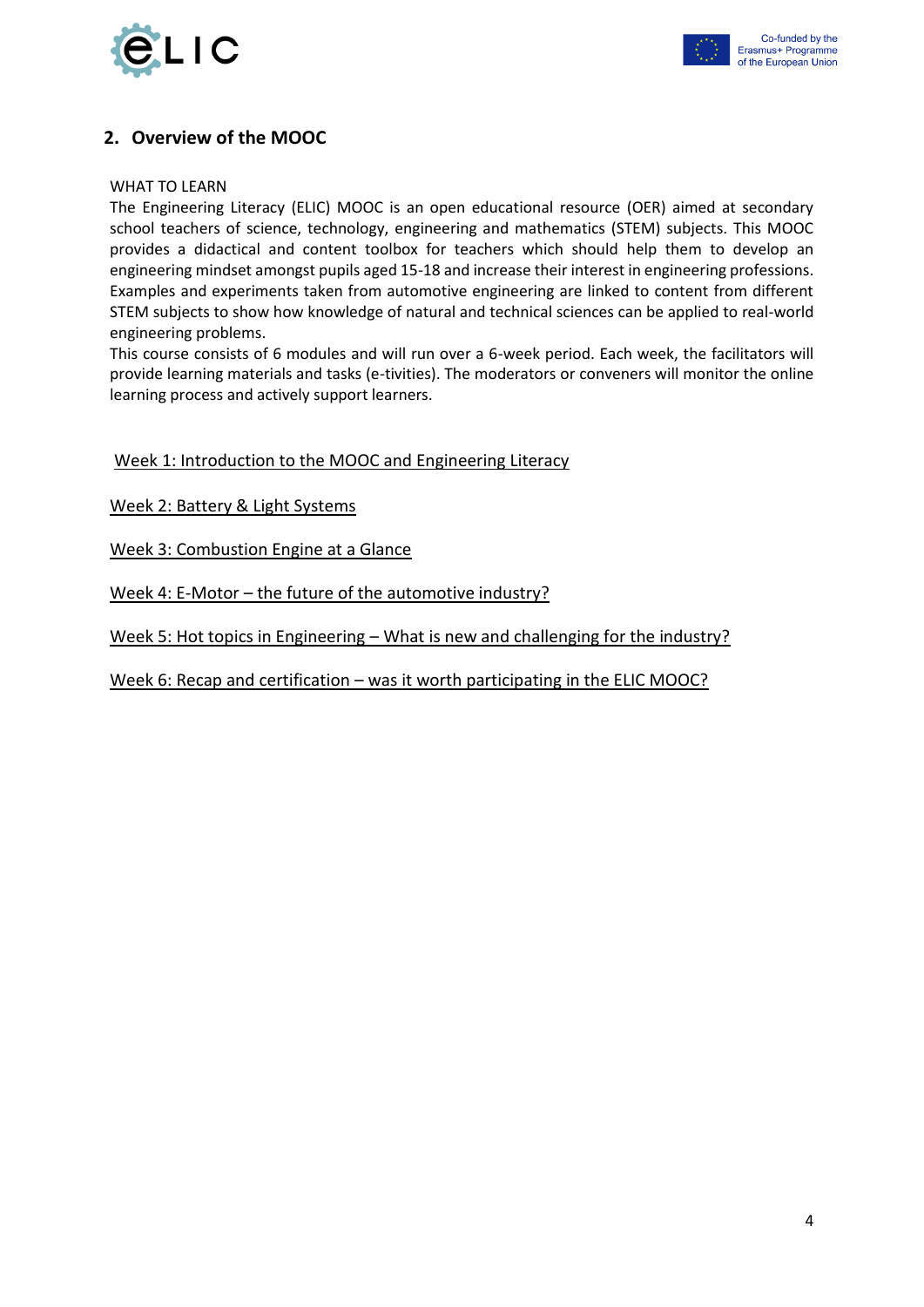

#### <span id="page-4-1"></span><span id="page-4-0"></span>**3. Definition of evaluation and transferability criteria**

#### **a. Evaluation criteria (Quality Standards)**

The purpose for managing quality is to validate that the project deliverables will be completed with an acceptable level of quality. Quality management assures the quality of the project deliverable and the quality of the processes used to manage and create the deliverables. Table 1 summarises differences between quality control and assurance.

|                       | <b>Quality Control (QC)</b>                                                                                                                                     | <b>Quality Assurance (QA)</b>                                                                                                              |
|-----------------------|-----------------------------------------------------------------------------------------------------------------------------------------------------------------|--------------------------------------------------------------------------------------------------------------------------------------------|
| <b>Definition</b>     | QC is a set of activities for<br>ensuring quality in products. The<br>activities focus on identifying<br>weaknesses/mistakes in the<br>actual outputs produced. | QA is a set of activities for<br>ensuring quality in the processes<br>by which outputs are developed                                       |
| <b>Focus on</b>       | QC aims to identify (and correct)<br>weaknesses or mistakes in the<br>finished product. Quality<br>control, therefore, is a reactive<br>process.                | QA aims to prevent defects with<br>a focus on the process used to<br>make the output. It is a<br>proactive quality process.                |
| Goal                  | The goal of QC is to identify<br>weaknesses/mistakes after an<br>output is developed and before<br>it's released.                                               | The goal of QA is to improve<br>development and test processes<br>so that weaknesses do not arise<br>when the output is being<br>developed |
| <b>Responsibility</b> | Quality control is usually the<br>responsibility of a specific<br>reviewer who checks the output<br>on the basis of a given set of<br>standards.                | Everyone on the team involved<br>in developing the product is<br>responsible for quality<br>assurance.                                     |

| Table 1. Quality Control and Quality Assurance |
|------------------------------------------------|
|------------------------------------------------|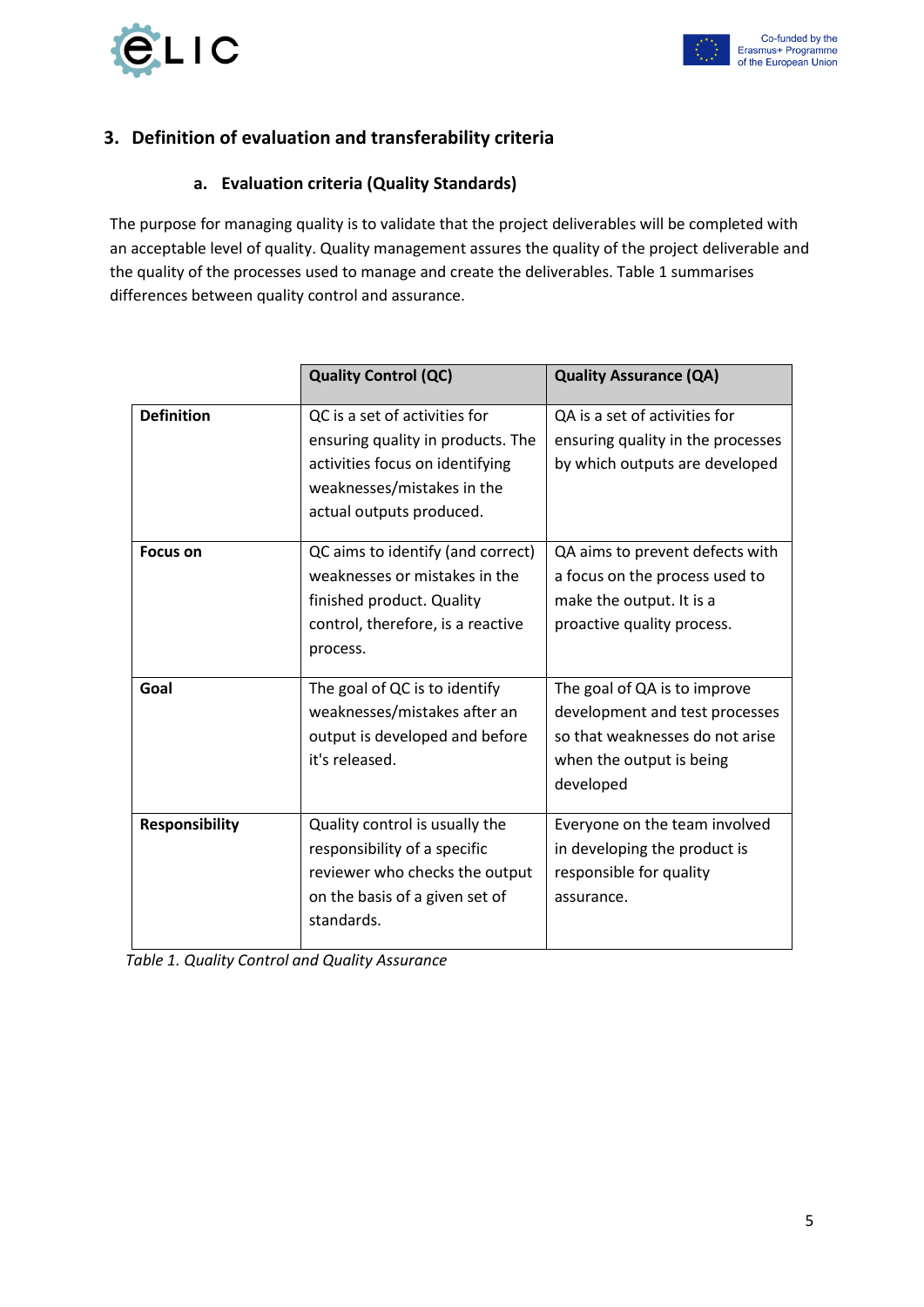

Description of the Quality components:

| <b>Output General Quality</b>                                                     | The quality standards that are the "measures" used to determine     |  |  |
|-----------------------------------------------------------------------------------|---------------------------------------------------------------------|--|--|
| <b>Standards</b>                                                                  | a quality compliant output; these are defined by the consortium,    |  |  |
|                                                                                   | and are usually at least:                                           |  |  |
|                                                                                   |                                                                     |  |  |
|                                                                                   | Completeness;                                                       |  |  |
|                                                                                   | Consistency with the planned work and expected<br>-                 |  |  |
|                                                                                   | outcome;                                                            |  |  |
|                                                                                   | Readiness;                                                          |  |  |
|                                                                                   | Language appropriateness                                            |  |  |
|                                                                                   |                                                                     |  |  |
|                                                                                   | Additional quality standards can be related to specific features of |  |  |
|                                                                                   | the output.                                                         |  |  |
| <b>Process Quality</b>                                                            | The quality standards that are the "measures" used to determine     |  |  |
| <b>Standards</b>                                                                  | if work processes are being followed.                               |  |  |
|                                                                                   |                                                                     |  |  |
| <b>Stakeholder</b>                                                                | Stakeholder expectations describe when a project process is         |  |  |
| <b>Expectations</b>                                                               | effective as defined by the project stakeholders.                   |  |  |
|                                                                                   |                                                                     |  |  |
| <b>Quality Control Activities</b>                                                 | The quality control activities that monitor and verify that the     |  |  |
|                                                                                   | project outputs meet defined quality standards.                     |  |  |
| <b>Quality Assurance</b>                                                          | The quality assurance activities that monitor and verify that the   |  |  |
| <b>Activities</b><br>processes used to manage and create the outputs are followed |                                                                     |  |  |
|                                                                                   | and are effective.                                                  |  |  |
|                                                                                   |                                                                     |  |  |

<span id="page-5-0"></span> *Table 2. Quality Components Description*

#### **b. Transferability criteria**

Quality control monitors project MOOC to verify that the deliverable is of acceptable compliance with given standards.

As general quality standards, the following will be applied to MOOC delivery:

- Provision of document summary/introduction;
- ELIC format standards compliance;
- Acceptable language, grammar and spelling;
- Objective of the output covered;
- Acceptable quality of text (organisation, structure, diagrams etc.);
- Coverage of expected work;
- Comprehensiveness (no missing sections, missing references, unexplained arguments);
- Usability (output is clear and provided in a form that is useful to the reader).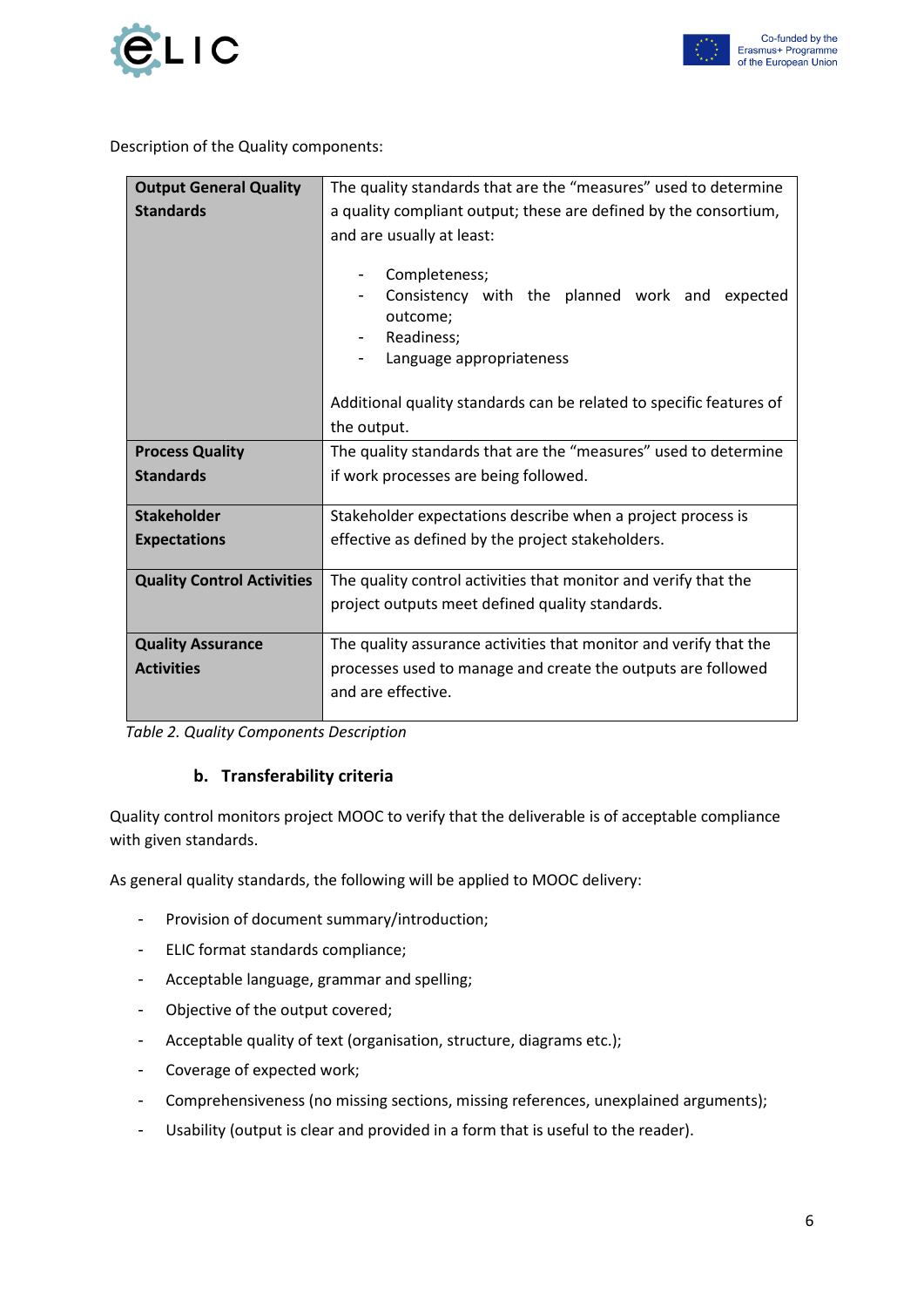



As regard to output-specific quality standards, table 3 identifies:

- The quality standards established for the MOOC.
- The quality control activities that will be executed to monitor the quality of the output.
- The frequency or the deadline for the quality control activity.
- The partner in charge

| <b>MOOC</b>                                        | <b>Specific Quality</b>                                                                                                                                                                                                                         | <b>Quality Control</b>                                   | <b>Frequency/Deadline</b>                    | <b>Partner</b> in                                                                             |
|----------------------------------------------------|-------------------------------------------------------------------------------------------------------------------------------------------------------------------------------------------------------------------------------------------------|----------------------------------------------------------|----------------------------------------------|-----------------------------------------------------------------------------------------------|
|                                                    | <b>Standards</b>                                                                                                                                                                                                                                | <b>Activity</b>                                          |                                              | <b>Charge</b>                                                                                 |
| <b>MOOC Guidelines to</b><br>the platform          | Clear presentation<br>$\blacksquare$<br>of the structure<br>Easiness of use<br>$\overline{\phantom{a}}$                                                                                                                                         | Peer review                                              | By 10 days after the<br>final draft delivery | Cramars                                                                                       |
| <b>MOOC Training</b><br>curriculum + skill<br>card | Learning approach<br>$\overline{\phantom{a}}$<br>respected<br>Standards'<br>description<br>respected (e.g.<br>learning outcomes<br>approach)                                                                                                    | Peer review                                              | By 10 days after the<br>reports delivery     | <b>FHJ</b>                                                                                    |
| <b>MOOC Learning</b><br>materials                  | Consistency of<br>$\overline{\phantom{a}}$<br>materials with the<br>adopted learning<br>approach (content<br>and media)<br>Usability of<br>$\overline{\phantom{a}}$<br>learning materials                                                       | Peer review                                              | By 10 days after<br>delivery                 | Week 1 - HSD<br>Week 2 - TUO<br>Week 3 - HSD<br>Week 4 - ISCN<br>Week 5 - FHJ<br>Week 6 - TUO |
| <b>MOOC Virtual</b><br>platform                    | Easiness of use<br>$\overline{\phantom{a}}$<br>Usability<br>$\overline{\phantom{a}}$<br>Multilingualism<br>$\overline{\phantom{a}}$                                                                                                             | External<br>feedback<br>(sample of<br>users)             | By 10 days after the<br>final draft delivery | Cramars - FHJ                                                                                 |
| <b>MOOC Learning</b><br>piloting                   | Adaptation to<br>$\blacksquare$<br>different contexts<br>and organizational<br>settings                                                                                                                                                         | External<br>feedback<br>(sample of<br>users)             | By 10 days after the<br>final draft delivery | Cramars - FHJ                                                                                 |
| Final ELIC conference                              | Active<br>$\blacksquare$<br>participation                                                                                                                                                                                                       | Feedback<br>collection                                   | By 10 days after the<br>final draft delivery | <b>FHJ</b>                                                                                    |
| <b>MOOC</b><br>organizational issues               | Experiences in<br>$\blacksquare$<br>reaching out<br>target groups<br>Time management<br>$\overline{\phantom{a}}$<br>Facing special<br>needs                                                                                                     | Partners<br>feedback<br>(facilitators and<br>moderators) | At the end of the<br>Piloting phase          | Cramars                                                                                       |
| MOOC future<br>implementation                      | Clear presentation<br>$\overline{\phantom{a}}$<br>of contents<br>Easiness of use<br>$\overline{\phantom{a}}$<br>Effectiveness of<br>$\overline{\phantom{a}}$<br>contents<br><b>Expectations met</b><br>٠<br>Achievement of<br>learning outcomes | Partners<br>feedback<br>(facilitators and<br>moderators) | By 10 days after the<br>final draft delivery | Cramars                                                                                       |

*Table 3. Output-specific quality standards and their implementation*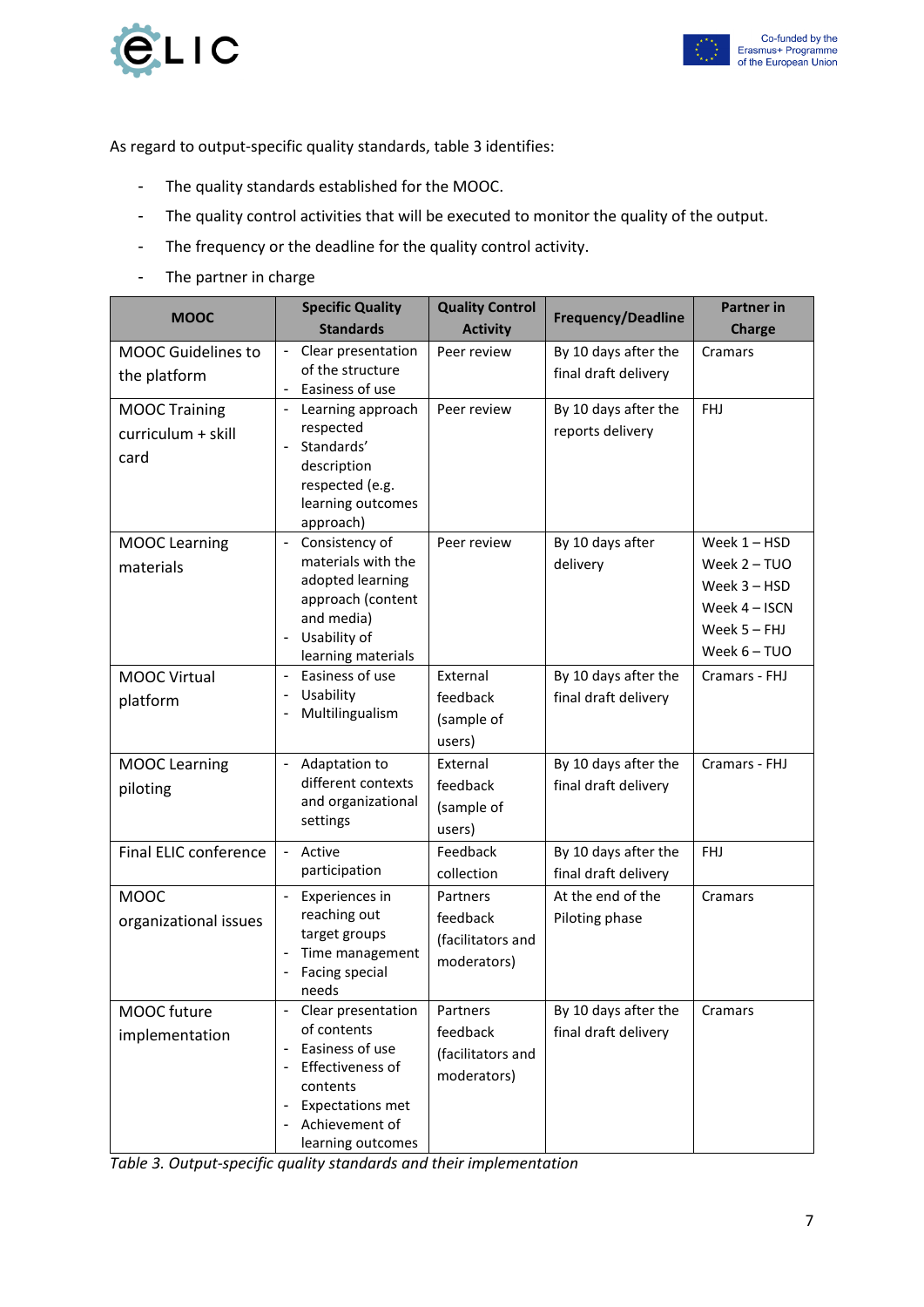



#### <span id="page-7-0"></span>**4. Description of the evaluation tools and methods**

The focus of quality assurance is on the processes to implement and disseminate ELIC MOOC. Quality assurance ensures that project processes are used effectively to produce a quality project deliverable.

The following table identifies:

- The MOOC processes subject to quality assurance.
- The quality standards and stakeholder expectations for that process.
- The quality assurance activity such as a quality audit or reviews that will be executed to monitor that project processes are properly followed.
- How often or when the quality assurance activity will be performed.

| <b>MOOC Process</b> | <b>Process Quality</b><br><b>Standards</b> | <b>Stakeholders</b> | <b>Quality</b><br><b>Assurance</b> | <b>Frequency</b>  |
|---------------------|--------------------------------------------|---------------------|------------------------------------|-------------------|
|                     |                                            | <b>Expectation</b>  | <b>Activity</b>                    |                   |
| Respect of          | Intermediate and                           | N/A                 | Monitoring                         | According to the  |
| internal deadlines  | final outputs                              |                     |                                    | work plan         |
|                     | delivered as                               |                     |                                    |                   |
|                     | agreed                                     |                     |                                    |                   |
| Dissemination of    | Agreement on                               | Information on      | Monitoring                         | According to      |
| MOOC concept        | the message                                | MOOC concept        |                                    | dissemination     |
|                     | All partners can                           |                     |                                    | plan              |
|                     | provide evidence                           |                     |                                    |                   |
|                     | of dissemination                           |                     |                                    |                   |
| E5-E7               | Active                                     | Active              | <b>Evaluation and</b>              | During the Event  |
|                     | participation of                           | participation       | feedback                           |                   |
|                     | attendants                                 | Feedbacks taken     | questionnaire                      |                   |
|                     | promoted                                   | into                |                                    |                   |
|                     |                                            | consideration       |                                    |                   |
| $E8 - Final$        | Active                                     | Active              | Evaluation and                     | During the Event  |
| Conference          | participation of                           | participation       | feedback                           |                   |
|                     | attendants                                 | Feedbacks taken     | questionnaire                      |                   |
|                     | promoted                                   | into                |                                    |                   |
|                     |                                            | consideration       |                                    |                   |
| MOOC course         | $-$                                        | Feedbacks from      | Feedback                           | During the        |
|                     |                                            | users               | collection                         | piloting,         |
|                     |                                            |                     |                                    | according to      |
|                     |                                            |                     |                                    | piloting protocol |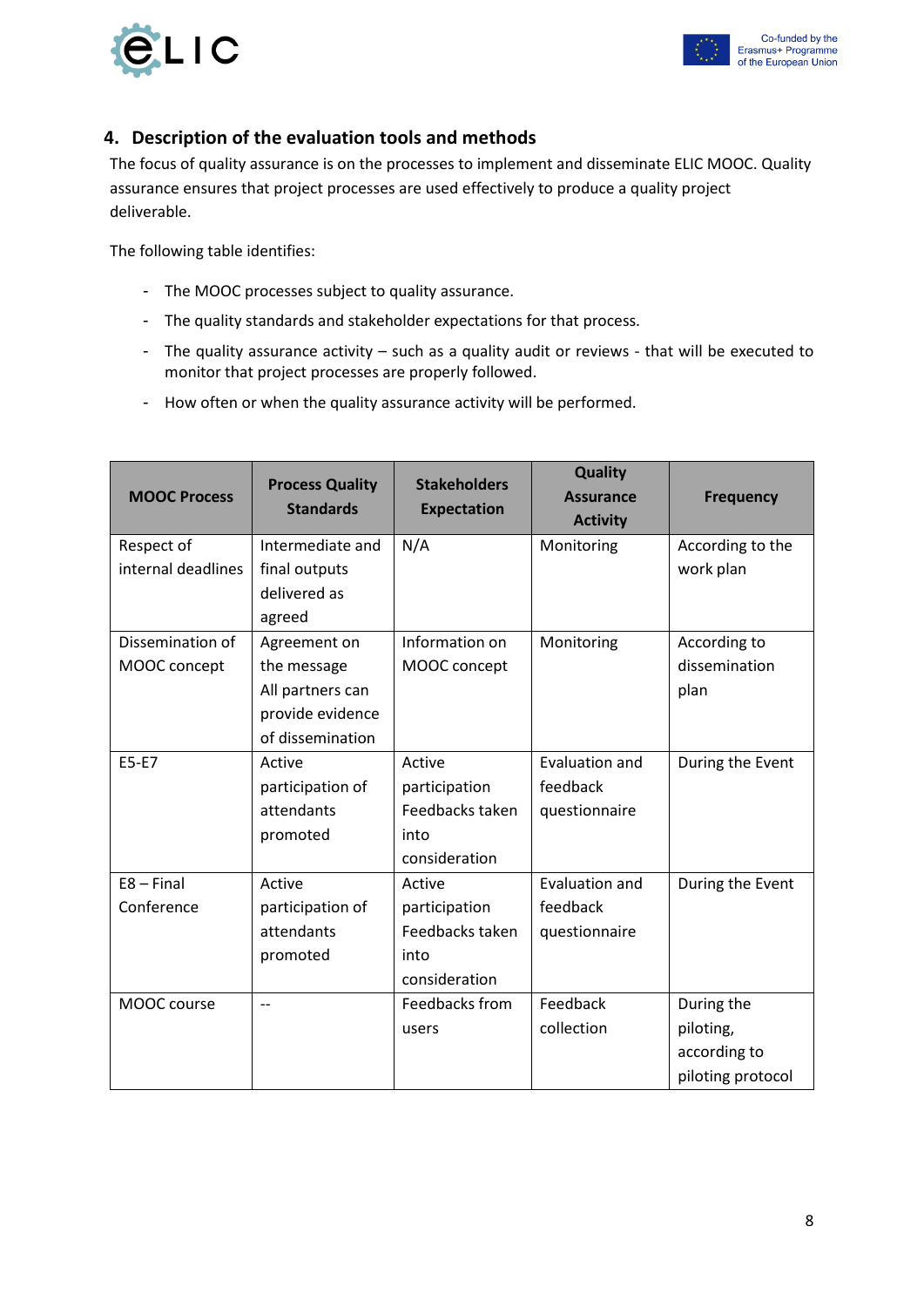



| <b>MOOC Process</b> | <b>Process Quality</b><br><b>Standards</b> | <b>Stakeholders</b><br><b>Expectation</b> | <b>Quality</b><br><b>Assurance</b><br><b>Activity</b> | <b>Frequency</b>  |
|---------------------|--------------------------------------------|-------------------------------------------|-------------------------------------------------------|-------------------|
| <b>MOOC</b>         | Experiences in                             | Partners                                  | Feedback                                              | At the end of the |
| organizational      | reaching out                               | feedback                                  | collection                                            | Piloting phase    |
| issues and          | target groups                              |                                           |                                                       |                   |
| lessons learned     | Facing special                             |                                           |                                                       |                   |
|                     | needs                                      |                                           |                                                       |                   |

*Table 4. Quality Assurance processes and their implementation*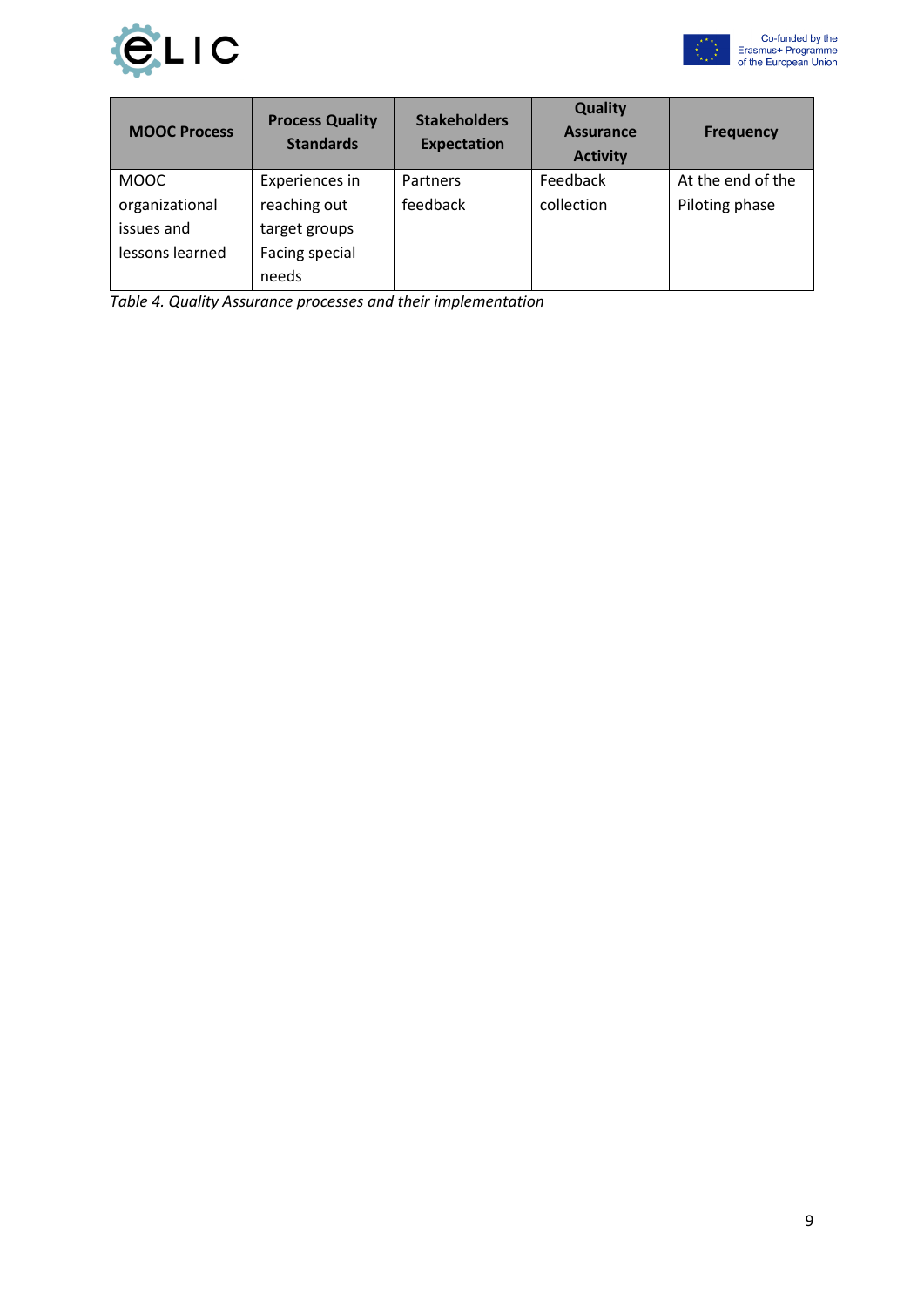



#### **a. Evaluation Methods**

<span id="page-9-0"></span>To implement the evaluation, we will use a recursive process of collecting qualitative data, reflection and (potential) re-planning, that will take place all over the output lifespan.

For the evaluation of MOOC, different tools will be used according to the target groups addressed and to the processes in place. At the present stage of development, the following tools are expected to be used:

- Internal Peer Reviews: this exercise will be carried out within the consortium, and will contribute to quality assurance purposes;
- Feedback collection: from project partners related to internal issues and problems faced to develop the MOOC and its piloting;
- Feedback collection: administered by project partners, to beneficiaries at different stages of the MOOC;
- Feedback collection: administered by project partners, to participants to Events disseminating the MOOC and final project results; E5 – E7
- Stakeholder analysis and involvement: administrated by project partners will contribute to the project sustainability after its end

It should be stressed that additional and/or different tools can be used according to detected needs during the MOOC implementation, in order to ensure flexibility and efficacy of the evaluation exercises.

#### **b. Evaluation Tools**

<span id="page-9-1"></span>The following table lists the tools to be used to support quality management implementation and the purpose or use of the tool.

| <b>Tool Name</b>                                   | <b>Tool Purpose/Use</b>                                                                                                   |
|----------------------------------------------------|---------------------------------------------------------------------------------------------------------------------------|
| <b>Quality Matrix</b>                              | Template to be filled by appointed reviewer(s)<br>for quality control of each deliverable                                 |
| MOOC Guidelines to the platform matrix             | Template to be filled by internal reviewers                                                                               |
| MOOC Training curriculum + skill card matrix       | Template to be filled by internal reviewers                                                                               |
| MOOC Learning materials quality control<br>matrix  | Template to be filled by internal reviewers +<br>direct review of contents to be uploaded on<br>google drive by reviewers |
| Peer and external review MOOC learning<br>piloting | Template that collects feedbacks final<br>beneficiaries and peers.                                                        |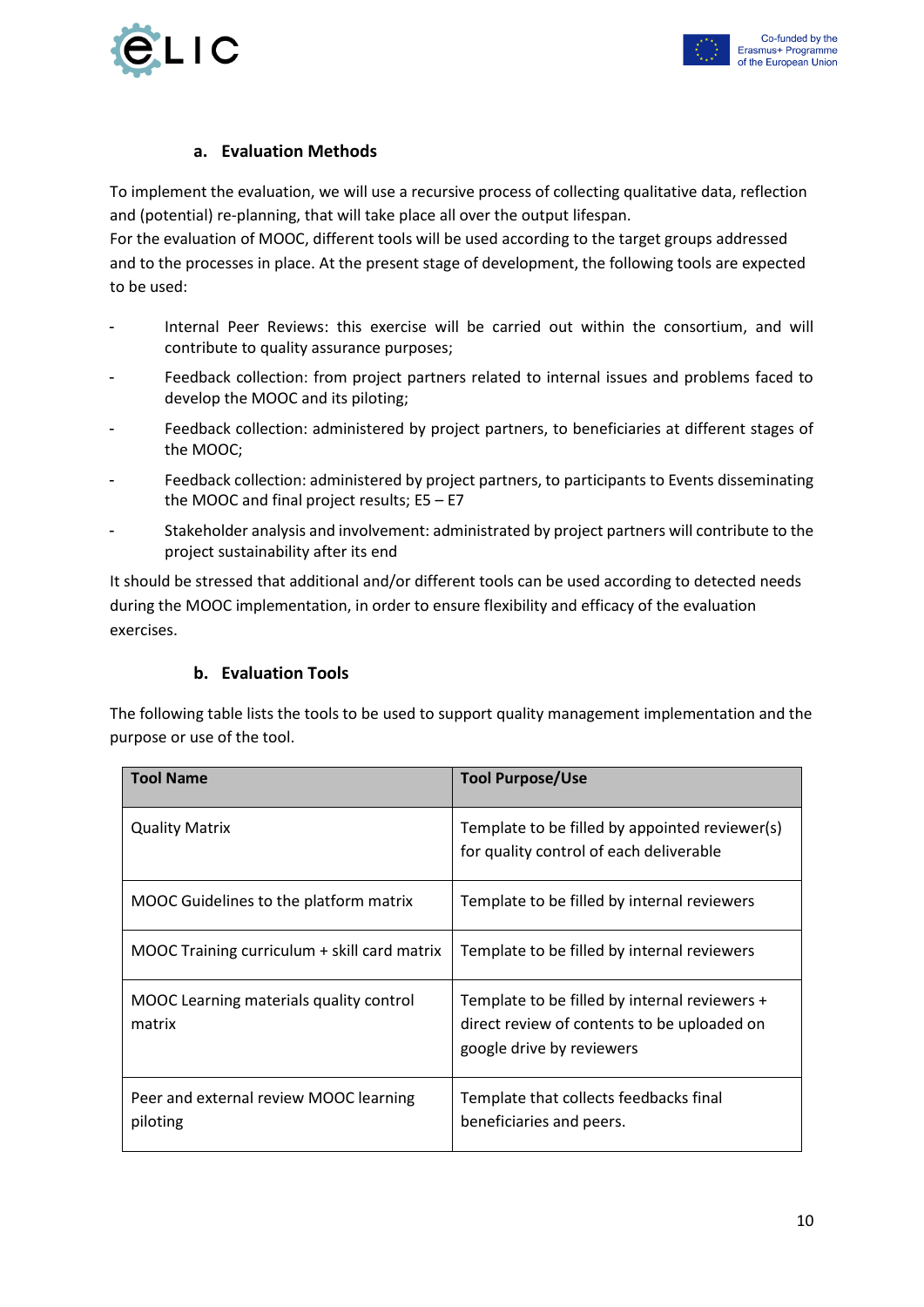



 $\overline{\phantom{a}}$ 

| Quality assurance event 5-7 matrix and final<br>conference                                          | Template to be filled by participant to events                                        |
|-----------------------------------------------------------------------------------------------------|---------------------------------------------------------------------------------------|
| Internal review of ELIC MOOC -<br>management and organizational issues and<br>future implementation | Template to be filled by facilitators and<br>moderators following a defined structure |
| Stakeholder analysis and involvement                                                                | Template that collects data and availability                                          |

 *Table 5. Quality tools*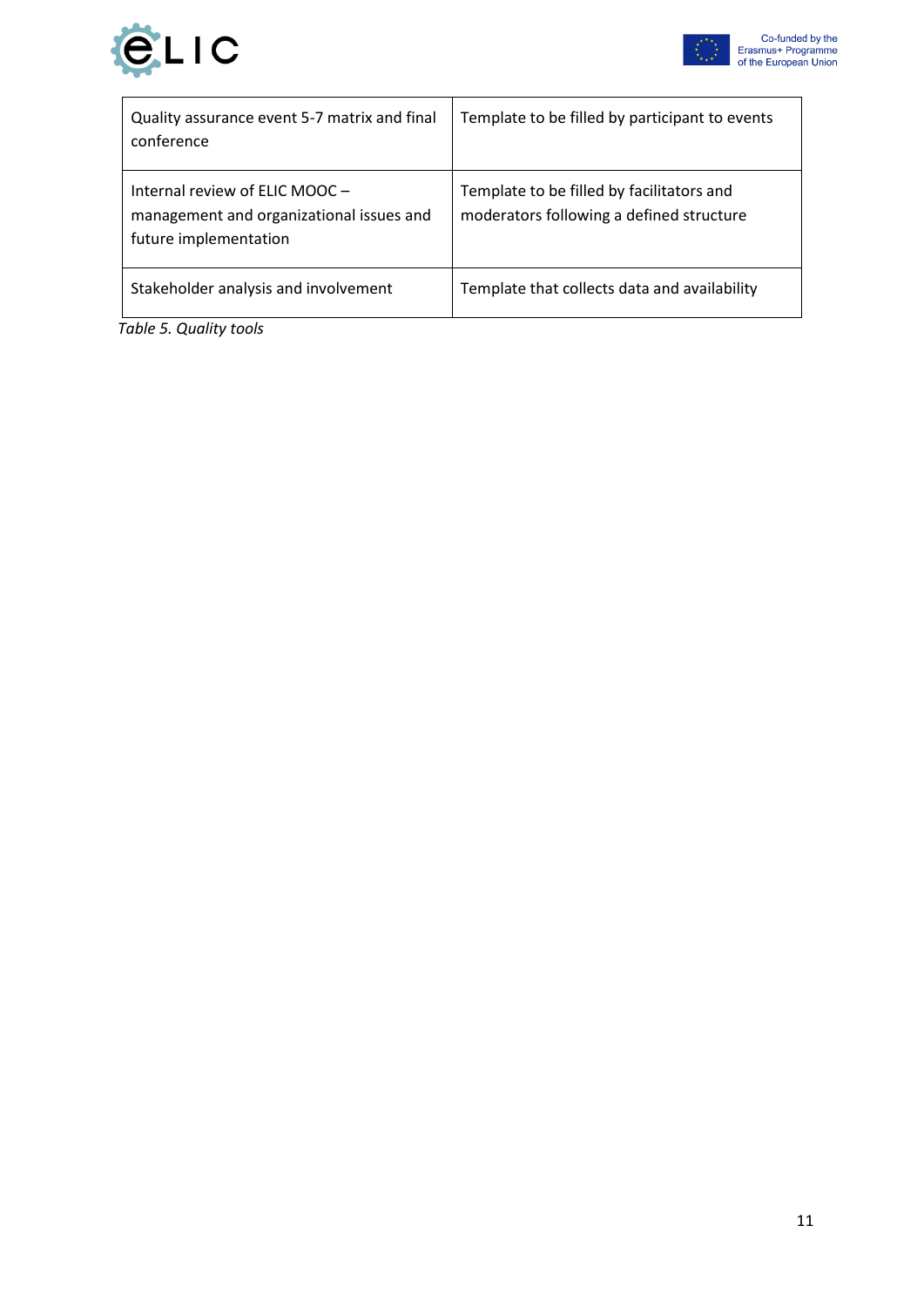



#### <span id="page-11-0"></span>**5. Structure proposal of the transferability guide**

The Transferability and Evaluation Handbook will provide first of all lessons learnt and the applicability of the implemented MOOC (online training). Then will give advice and instructions on how to multiply the trainings in other countries and/or by other institutions. Follows the proposed structure to be implemented:

- Presentation
- Project Framework
	- o Background
	- o Why ELIC project
	- o Objectives
- ELIC Learning resources
	- o ELIC MOOC description
	- o Target groups
	- o Expected outcomes
	- o Learning resources provided
- Results of the evaluation
- Lessons learned
- Possibilities to use the MOOC in the classroom
- ELIC Learning platform MOOC
	- o About the platform
	- o Quality procedures and guidelines
	- o How to transfer the MOOC pre-conditions
	- o How to access the platform
	- o Technical support
	- o Certification criteria
- Transferability options
	- o Stakeholders
	- o Follow up activities by partners
	- o How to ensure sustainability of the project outcomes?
- ELIC partners and contacts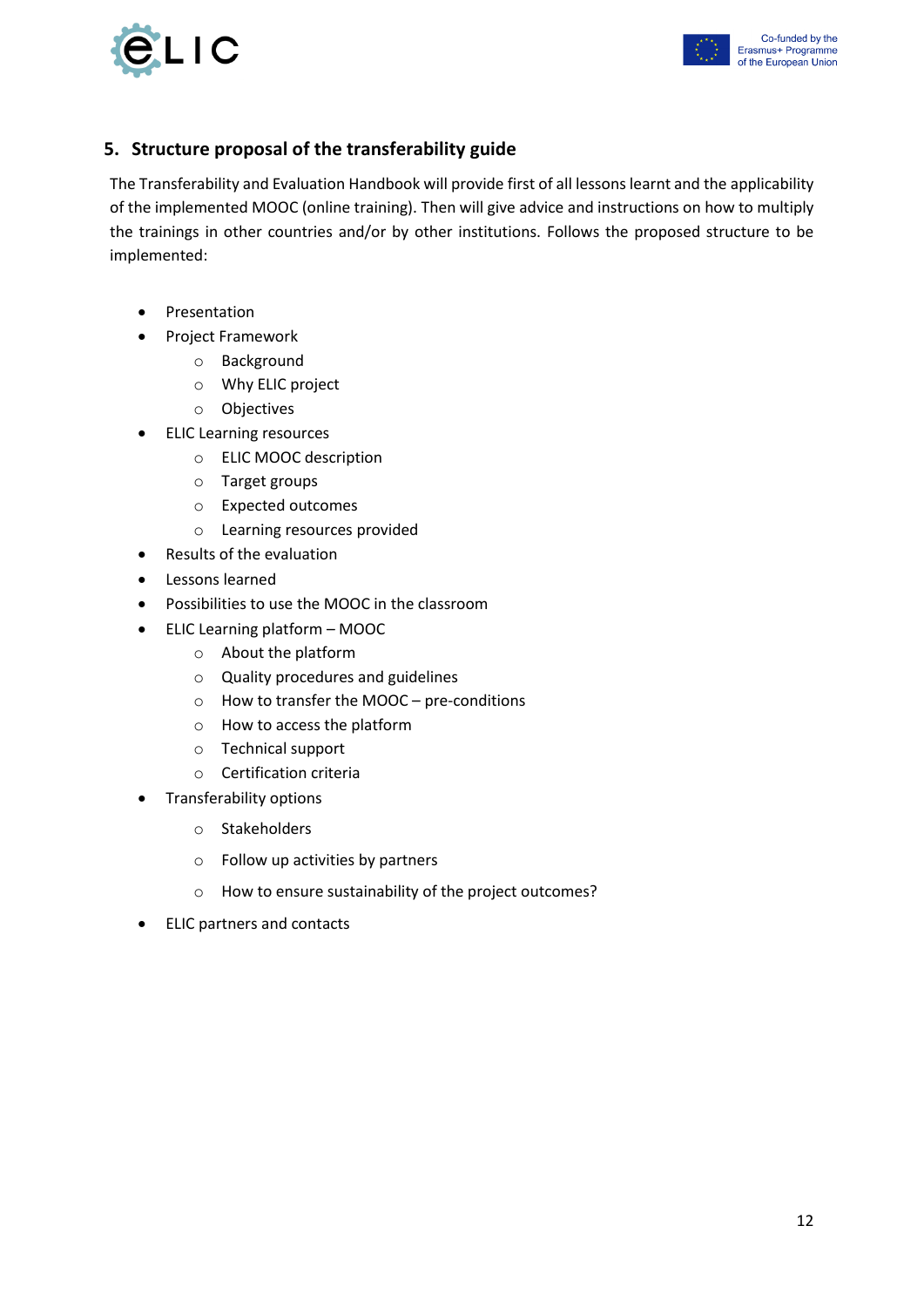



#### <span id="page-12-0"></span>**6. Annexes**

#### <span id="page-12-1"></span>**Annex 1 Quality Matrix**

| <b>Quality Control Check</b>                        | Y/N | <b>Reviewer</b>          |
|-----------------------------------------------------|-----|--------------------------|
|                                                     |     | recommendations/comments |
| <b>Generic Minimum Quality Standards</b>            |     |                          |
| Document Summary/Introduction provided (with        |     |                          |
| adequate synopsis of contents)                      |     |                          |
| ELIC format standards complied with                 |     |                          |
| Language, grammar and spelling acceptable           |     |                          |
| Quality of text is acceptable (organisation and     |     |                          |
| structure; diagrams; readability)                   |     |                          |
| Comprehensiveness is acceptable (no missing         |     |                          |
| sections; missing references)                       |     |                          |
| Usability is acceptable (deliverable provides clear |     |                          |
| information in a form that is useful to the reader) |     |                          |
| <b>Open comments</b>                                |     |                          |
|                                                     |     |                          |
|                                                     |     |                          |
|                                                     |     |                          |
|                                                     |     |                          |
| <b>Checklist completed by</b>                       |     |                          |
| Name/Partner: PERSON_NAME, ORGANISATION_NAME        |     |                          |
| Date: DD/MM/YYYY                                    |     |                          |

Signature: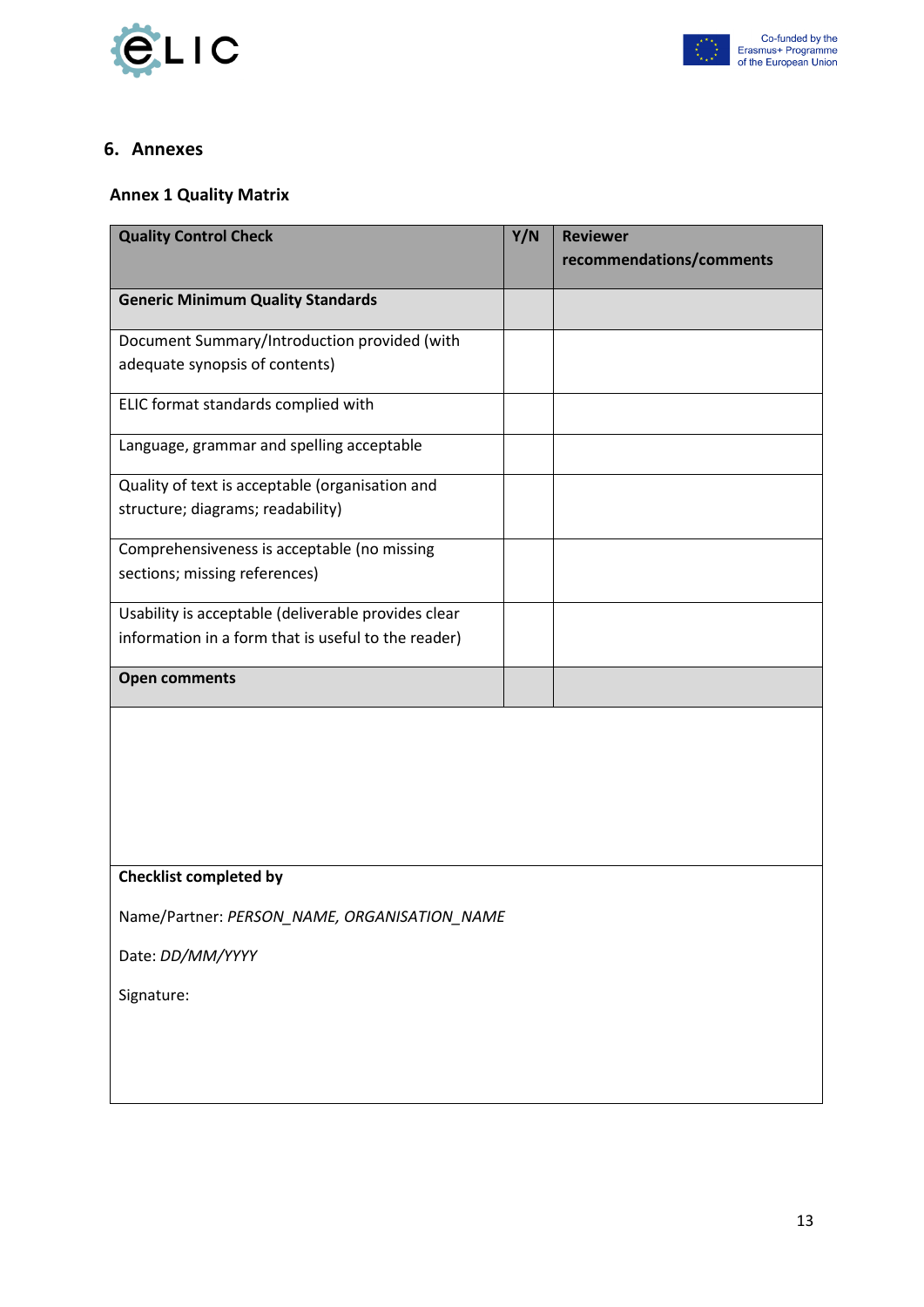



#### <span id="page-13-0"></span>**Annex 2 External review MOOC learning piloting**

Introduction to the questionnaire or evaluation tool

#### **Background Information:**

- 1. **Gender** Male  $\Box$  Female  $\Box$
- **2. Age 25-35 □** 36-45 □ 46-55 □ 56-65 □ 66+ □
- **3. Country of residence\_\_\_\_\_\_\_\_\_\_\_\_\_\_\_\_\_\_\_\_\_\_\_\_\_\_\_\_\_\_\_\_\_**
- **4. Affiliation: university/school/ other type of institution**
- **5. Subjects taught**
- **6. Age-groups taught (select multiple)**

#### **Course evaluation**

#### **General**

- **7. Was the introduction to the MOOC understandable?**  $Yes \Box$  No  $\Box$
- **7.1 If no, please give suggestions for improvements**

**8. Is the learning platform (MOOC) easy to access / use?**

| Not user-friendly               | Somewhat user-friendly $\Box$ |   |
|---------------------------------|-------------------------------|---|
| Moderately user-friendly $\Box$ | Very user-friendly            | ❏ |
| Extremely user-friendly         |                               |   |

**9. Which week(s) did you attend? (multiple selections possible)**

| $\square$ Week 1 $\square$ Week 2 $\square$ Week 3 $\square$ Week 4 $\square$ Week 5 $\square$ Week 6 $\square$ All |  |  |
|---------------------------------------------------------------------------------------------------------------------|--|--|
|---------------------------------------------------------------------------------------------------------------------|--|--|

**10. How much overall time did you spent on the lessons for the whole course (in hours)?**

 $\Box$  From 4 to 10  $\Box$  From 11 to 20  $\Box$  From 21 to 30  $\Box$  From 31 to 40  $\Box$  From 41 to 50  $\Box$  More than 50

#### *Overall layout*

**11. Circle your response for each item.**

**(1=Strongly disagree, 2=Disagree, 3=Neither agree nor disagree, 4= Agree, 5= Strongly agree)**

**11.1 The layout of the online platform is attractive**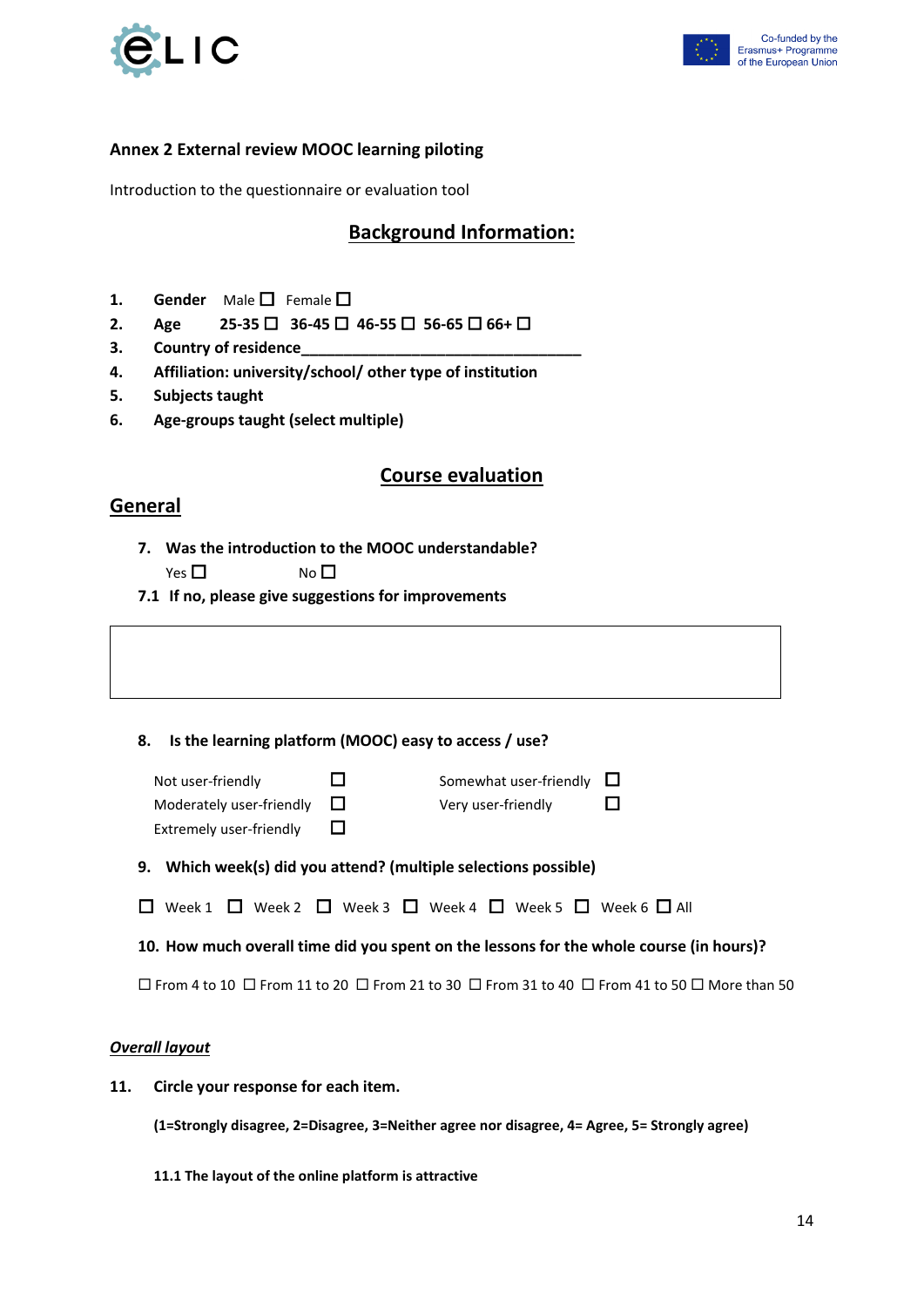|     |                         | $\overline{\phantom{a}}$ |                                                  |                |   |                                                                                    |   | Co-funded by the<br>Erasmus+ Programme<br>of the European Union |
|-----|-------------------------|--------------------------|--------------------------------------------------|----------------|---|------------------------------------------------------------------------------------|---|-----------------------------------------------------------------|
|     |                         |                          |                                                  |                |   |                                                                                    |   |                                                                 |
|     | $\mathbf{1}$            | $\overline{2}$           | $\overline{3}$                                   | $\overline{4}$ | 5 |                                                                                    |   |                                                                 |
|     |                         |                          | 11.2 Navigation is easy and clear.               |                |   |                                                                                    |   |                                                                 |
|     | $\mathbf{1}$            | $\overline{2}$           | 3                                                | 4              | 5 |                                                                                    |   |                                                                 |
|     |                         |                          |                                                  |                |   | 11.3 The titles and sequence of modules are well suited for training.              |   |                                                                 |
|     | $\mathbf{1}$            | $2^{\circ}$              | 3                                                | 4              | 5 |                                                                                    |   |                                                                 |
|     |                         |                          | 11.4 The layout is standardized for each module. |                |   |                                                                                    |   |                                                                 |
|     | $\mathbf{1}$            | $2^{\circ}$              | 3                                                | 4              | 5 |                                                                                    |   |                                                                 |
|     |                         | 11.5 Comments            |                                                  |                |   |                                                                                    |   |                                                                 |
|     |                         |                          |                                                  |                |   |                                                                                    |   |                                                                 |
|     |                         |                          |                                                  |                |   |                                                                                    |   |                                                                 |
| 12. |                         |                          |                                                  |                |   | How user-friendly is the online learning platform?                                 |   |                                                                 |
|     | Not user-friendly       |                          |                                                  | □              |   | User-friendly                                                                      | П |                                                                 |
|     |                         |                          | Moderately user-friendly                         | $\Box$         |   | Very user-friendly                                                                 | П |                                                                 |
|     | Extremely user-friendly |                          |                                                  | □              |   |                                                                                    |   |                                                                 |
| 13. |                         |                          |                                                  |                |   | Did all of the buttons, links, videos, attachments, etc. work properly?            |   |                                                                 |
|     | Yes $\Box$              |                          |                                                  | $No$ $\square$ |   |                                                                                    |   |                                                                 |
|     |                         |                          |                                                  |                |   | 13.1 If no, please indicate what did not work and in which section.                |   |                                                                 |
|     |                         |                          |                                                  |                |   |                                                                                    |   |                                                                 |
|     |                         |                          |                                                  |                |   |                                                                                    |   |                                                                 |
| 14. |                         |                          |                                                  |                |   | Did you encounter any technical problems while using the online learning platform? |   |                                                                 |

Yes  $\Box$  No  $\Box$ 

**14.1 If yes, please indicate what problems you had?**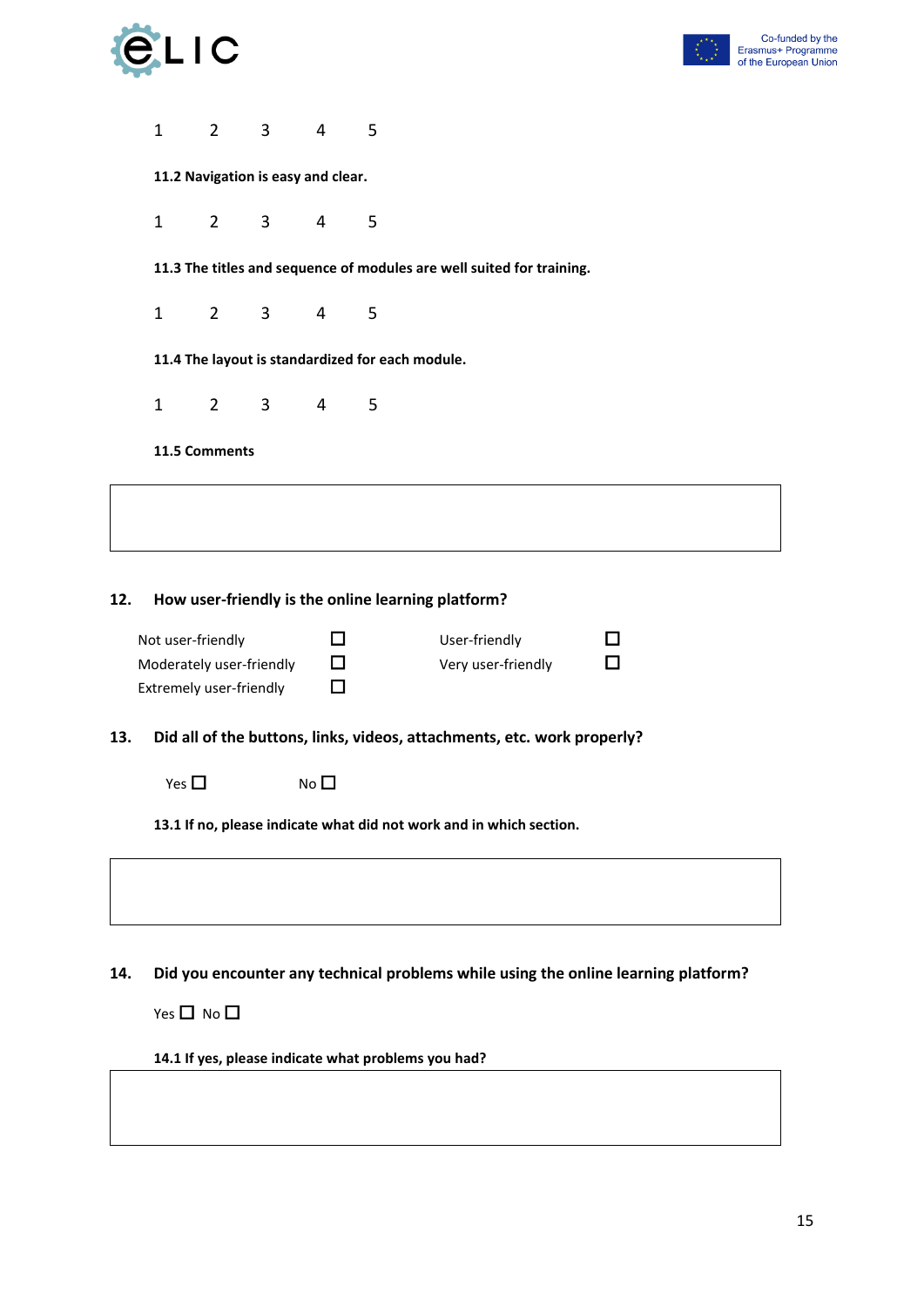



#### **Contents**

| 15. | Circle your response for each item.                                                          |                                                                    |                |                |                                                                                              |  |  |  |  |  |  |
|-----|----------------------------------------------------------------------------------------------|--------------------------------------------------------------------|----------------|----------------|----------------------------------------------------------------------------------------------|--|--|--|--|--|--|
|     | (1=Strongly disagree, 2=Disagree, 3=Neither agree nor disagree, 4= Agree, 5= Strongly agree) |                                                                    |                |                |                                                                                              |  |  |  |  |  |  |
|     |                                                                                              |                                                                    |                |                | 15.1 The language used is appropriate                                                        |  |  |  |  |  |  |
|     | $\mathbf{1}$                                                                                 | $\overline{2}$                                                     | $\overline{3}$ | $\overline{4}$ | 5                                                                                            |  |  |  |  |  |  |
|     |                                                                                              |                                                                    |                |                | 15.2 The language used was easy to understand                                                |  |  |  |  |  |  |
|     | $\mathbf{1}$                                                                                 | $2^{\circ}$                                                        | 3 <sup>7</sup> | $\overline{4}$ | 5                                                                                            |  |  |  |  |  |  |
| 16. |                                                                                              | Contents and materials: please circle your response for each item. |                |                |                                                                                              |  |  |  |  |  |  |
|     |                                                                                              |                                                                    |                |                | (1=Strongly disagree, 2=Disagree, 3=Neither agree nor disagree, 4= Agree, 5= Strongly agree) |  |  |  |  |  |  |
|     |                                                                                              | 16.1 The training contents conveyed new creative approaches        |                |                |                                                                                              |  |  |  |  |  |  |
|     | $\mathbf{1}$                                                                                 | $\overline{2}$                                                     | $\overline{3}$ | $\overline{4}$ | 5                                                                                            |  |  |  |  |  |  |
|     |                                                                                              | 16.2 The content length was suitable                               |                |                |                                                                                              |  |  |  |  |  |  |
|     | $\mathbf{1}$                                                                                 | $\overline{2}$                                                     | 3              | $\overline{4}$ | 5                                                                                            |  |  |  |  |  |  |
|     |                                                                                              |                                                                    |                |                | 16.3 The training delivered new knowledge                                                    |  |  |  |  |  |  |
|     | 1                                                                                            | $\overline{2}$                                                     | 3              | 4              | 5                                                                                            |  |  |  |  |  |  |
|     |                                                                                              |                                                                    |                |                | 16.4 There was content relevant to my teaching subjects                                      |  |  |  |  |  |  |
|     | $\mathbf{1}$                                                                                 | $\overline{2}$                                                     | 3              | 4              | 5                                                                                            |  |  |  |  |  |  |
| 17. |                                                                                              | Yes $\square$ No $\square$                                         |                |                | There was a rich variety of material                                                         |  |  |  |  |  |  |
|     |                                                                                              |                                                                    |                |                | 17.1 If no, how we can improve it, or what is missing?                                       |  |  |  |  |  |  |

**18. How confident do you feel about using the knowledge, practices and concepts presented in the ELIC training program in your future/current job? (1=Not confident, 5=Very confident)**

1 2 3 4 5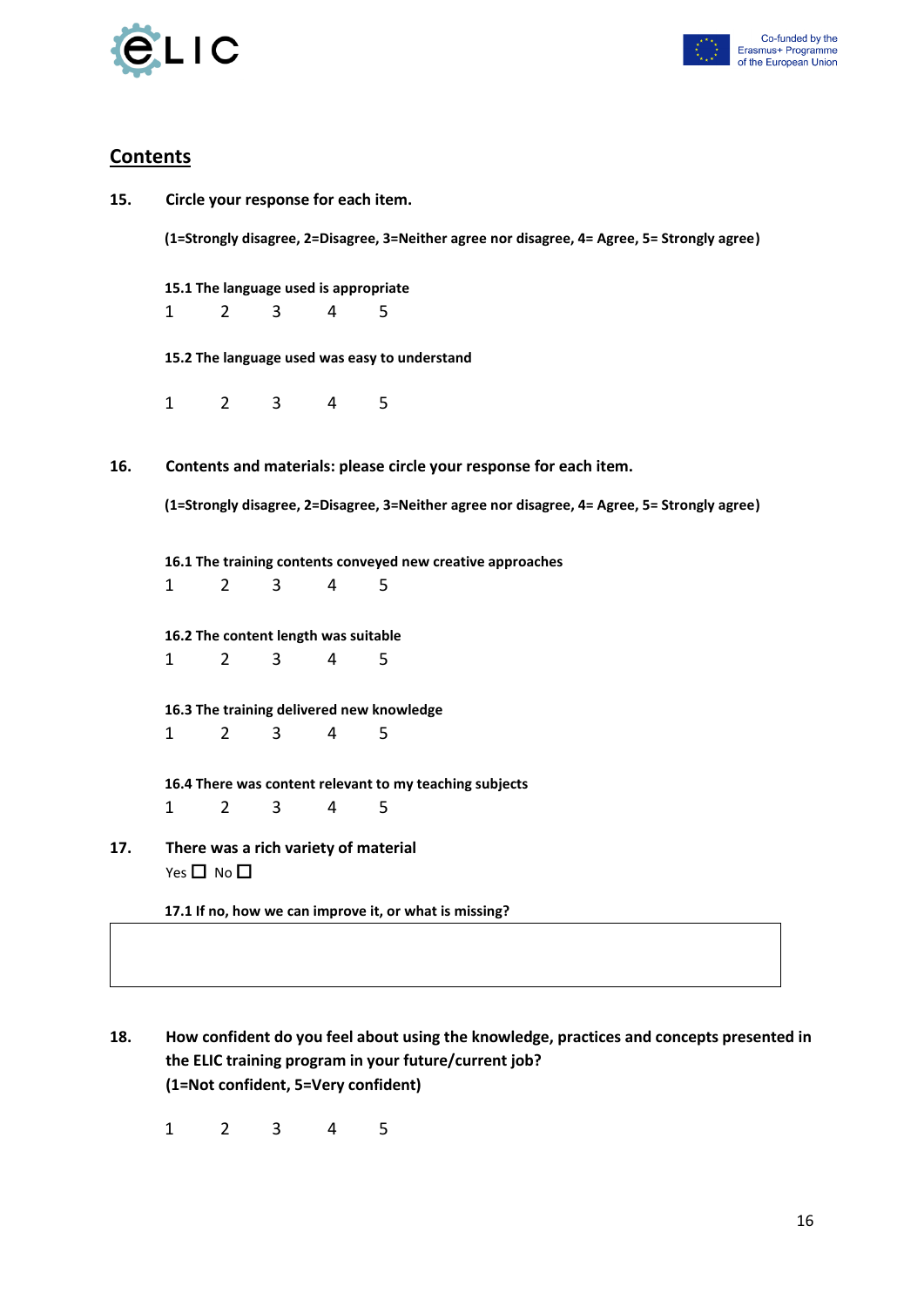

#### **19. How useful do you consider the following elements in helping the learning process? (1= Not useful, 5=very useful)**

**20. Which weeks were the most interesting for you? (multiple selections possible)**

 $\Box$  week 1  $\Box$  week 2  $\Box$  week 3  $\Box$  week 4  $\Box$  week 5  $\Box$  week 6

#### **Activities**

**21. Were the assignments described clearly and easy to understand?** 

 $Yes \Box \qquad No \Box$ 

**21.1 If no, what difficulties did you have in accomplishing the activities?**

#### **22. Which assignments were interesting for you?**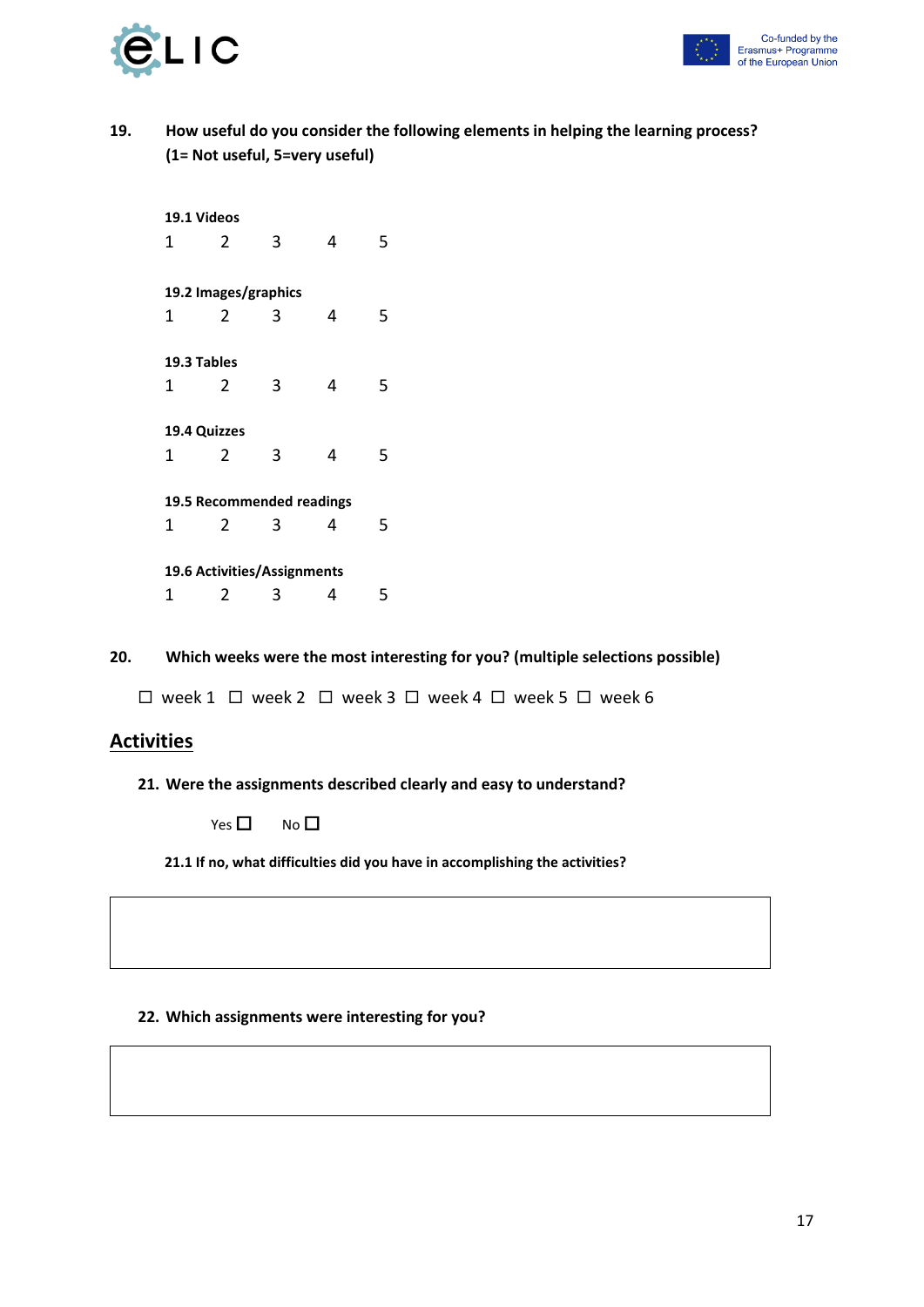



#### **23. Which assignments enabled you to better understand the learning material?**

**23.1 Why?**

#### **General feedback**

**24. In your opinion, are there any topics that require more extensive coverage?**

 $Yes \Box No \Box$ 

**24.1 If yes, which? (multiple selections possible)**

 $\Box$  1 Introduction  $\Box$  2 E-Motor  $\Box$  3 Combustion Engines

 $\Box$  4 Battery & Light  $\Box$  5 Hot Engineering  $\Box$  6 Recap

**24.2 If yes, please give us some suggestions for the implementation**

**25. In your opinion, is there any subject included that you did not consider so necessary?**

Yes  $\square$  No  $\square$ 

**25.1 If yes, which? (multiple selections possible)**

 $\Box$  1 Introduction  $\Box$  2 E-Motor  $\Box$  3 Combustion Engines

 $\Box$  4 Battery & Light  $\Box$  5 Hot Engineering  $\Box$  6 Recap

**25.2 If yes, please specify why you consider some subjects not so necessary**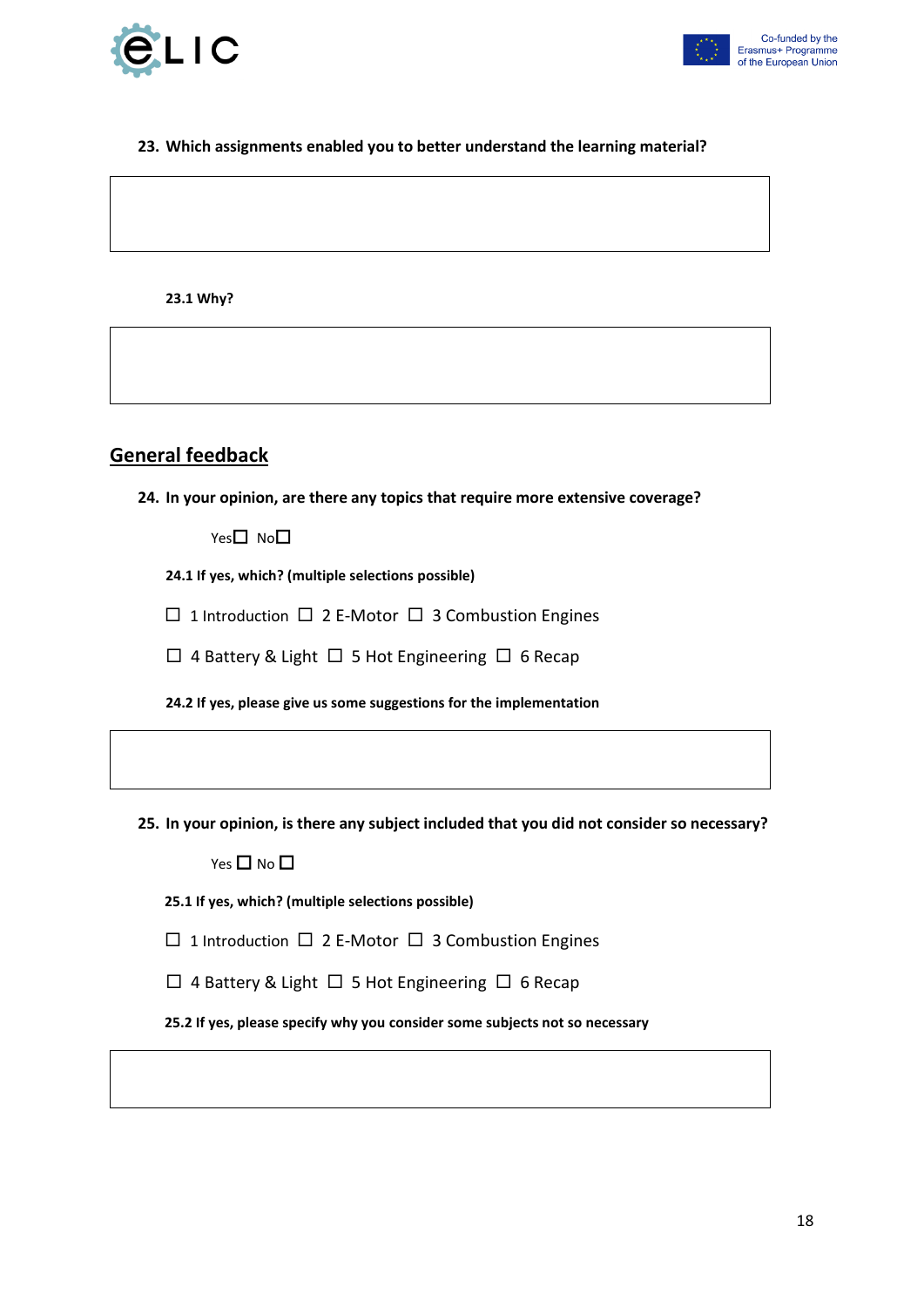



**26. Did you post any teaching ideas / materials to share with other teachers online?**

Yes  $\square$  No  $\square$ 

- **27. Do you feel that the MOOC ELIC is a useful platform for the exchange of teaching ideas / materials to help improve engineering literacies?** Yes  $\Box$  No  $\Box$
- **28. Did you find the MOOC platform to be a suitable medium for the transfer of knowledge, ideas and/or teaching materials?**

Yes  $\Box$  No  $\Box$ 

#### **Open feedback and your added value**

**29. What did you learn from this course?**

#### **30. How can we improve our training package?**

**31. Has the ELIC MOOC provided you with ideas / materials that you will be able to use in your classroom?**

Yes  $\square$  No  $\square$ 

**31.1 If yes, which ones?**

**32. Which topics provided the best links between the natural sciences and their application in engineering fields in industry?**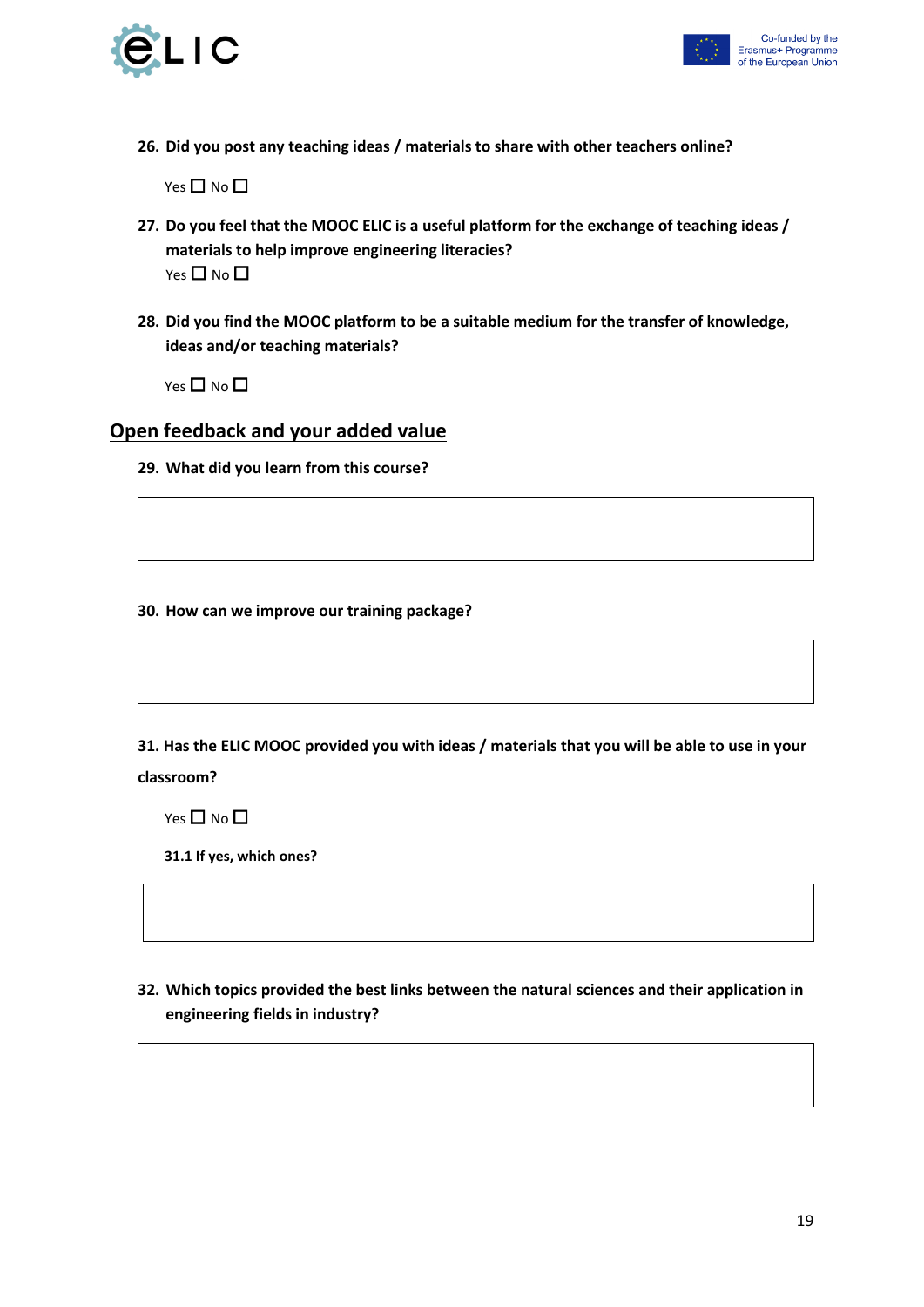



- **33. What topics would you like to see included in any future training courses on engineering literacies?**
- **34. How likely is it that you would recommend the training package to a fellow teacher, colleague or friend?**
	- $\square$  Extremely unlikely  $\square$  Unlikely  $\square$  Neutral
	- $\square$  Likely  $\square$  Extremely likely

#### **35. What overall grade would you give to the ELIC MOOC?**

- $\square$  Bad  $\square$  Average  $\square$  Good
- $\Box$  Very good  $\Box$  Excellent

**Thank you very much for your collaboration and feedback!**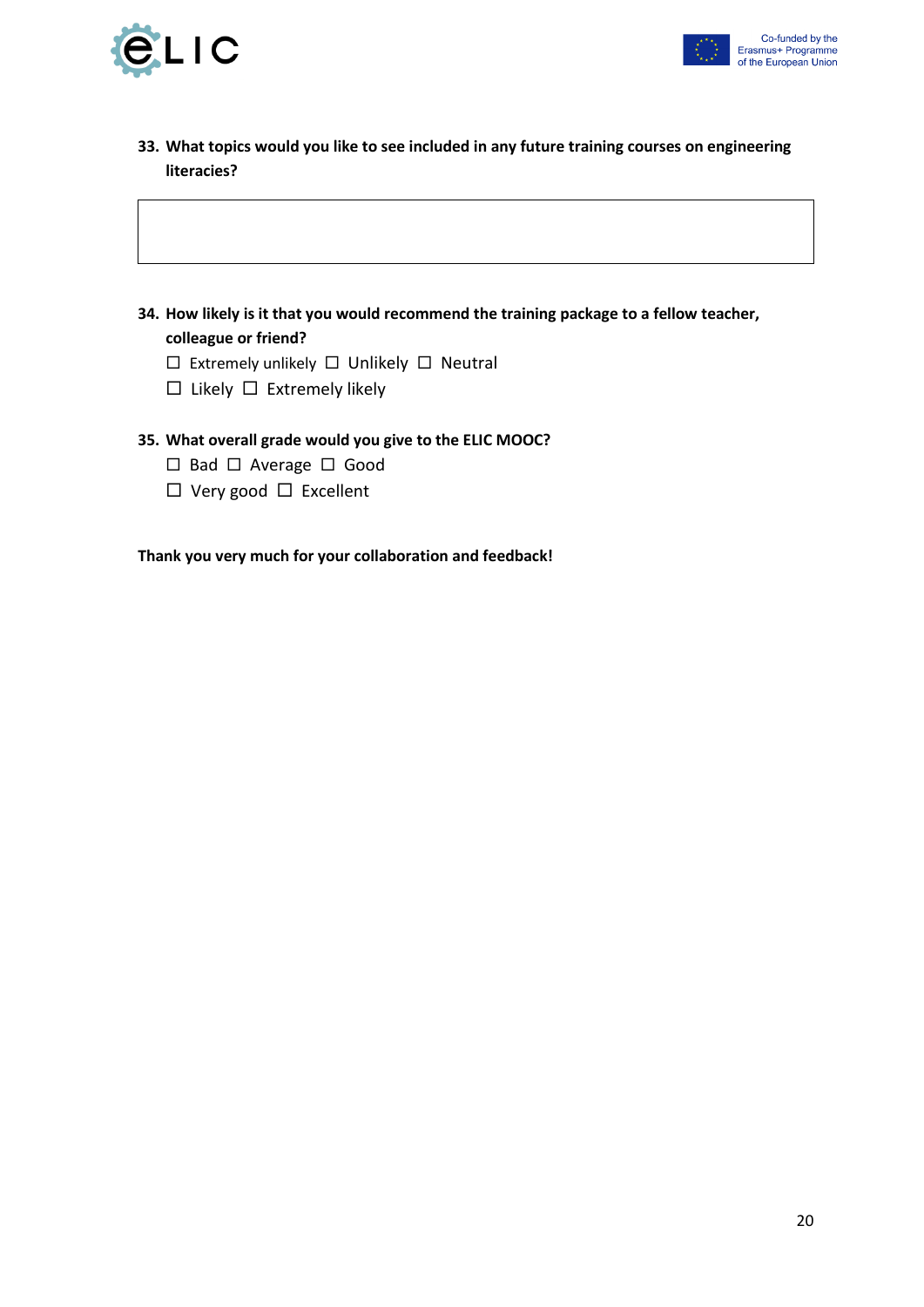



#### <span id="page-20-0"></span>**Annex 4 Quality assurance events**

#### **ELIC event**

Location: < Organisation, Address, Country> **Date:** <DD/MM/YY>

## **FEEDBACK FORM**

| Please answer the following questions by<br>rating on the available choices | Not at all | Somewhat | <b>Yes</b> | <b>More</b><br>than<br>expected | <b>Much</b><br>more<br>than<br>expected |
|-----------------------------------------------------------------------------|------------|----------|------------|---------------------------------|-----------------------------------------|
| Did the event meet your expectations?                                       |            |          |            |                                 |                                         |
| Do you think you have learnt anything<br>during the event?                  |            |          |            |                                 |                                         |
| Is the addressed topic relevant to your<br>work/professional life?          |            |          |            |                                 |                                         |

| Please rate the quality of the following items | Very poor | Poor | Average | Good | <b>Very</b> |
|------------------------------------------------|-----------|------|---------|------|-------------|
|                                                |           |      |         |      | good        |
| Information provided before the event          |           |      |         |      |             |
| Materials delivered during the event           |           |      |         |      |             |
| Presentations and speeches                     |           |      |         |      |             |
| Facilitation and sharing                       |           |      |         |      |             |

| Please rate the following items with regard to | I am not | <b>Not</b> | Somewhat | Quite  | <b>Very</b> |
|------------------------------------------------|----------|------------|----------|--------|-------------|
| present/future perceived usefulness in your    | sure     | useful     | useful   | useful | useful      |
| professional life (or daily work)              |          |            |          |        |             |
| The ELIC project overall                       |          |            |          |        |             |
|                                                |          |            |          |        |             |
| The discussion during the event                |          |            |          |        |             |
|                                                |          |            |          |        |             |
| Sharing with colleagues, with other            |          |            |          |        |             |
| stakeholders, networking                       |          |            |          |        |             |
| Is there anything you do want to add? (e.g.    |          |            |          |        |             |
| suggestions, proposals, general comments,      |          |            |          |        |             |
| etc.)                                          |          |            |          |        |             |
| If you want to be involved on keep informed    |          |            |          |        |             |
| about the progression of the ELIC project, you |          |            |          |        |             |
| can leave your e-mail address here             |          |            |          |        |             |

# **Thank you!**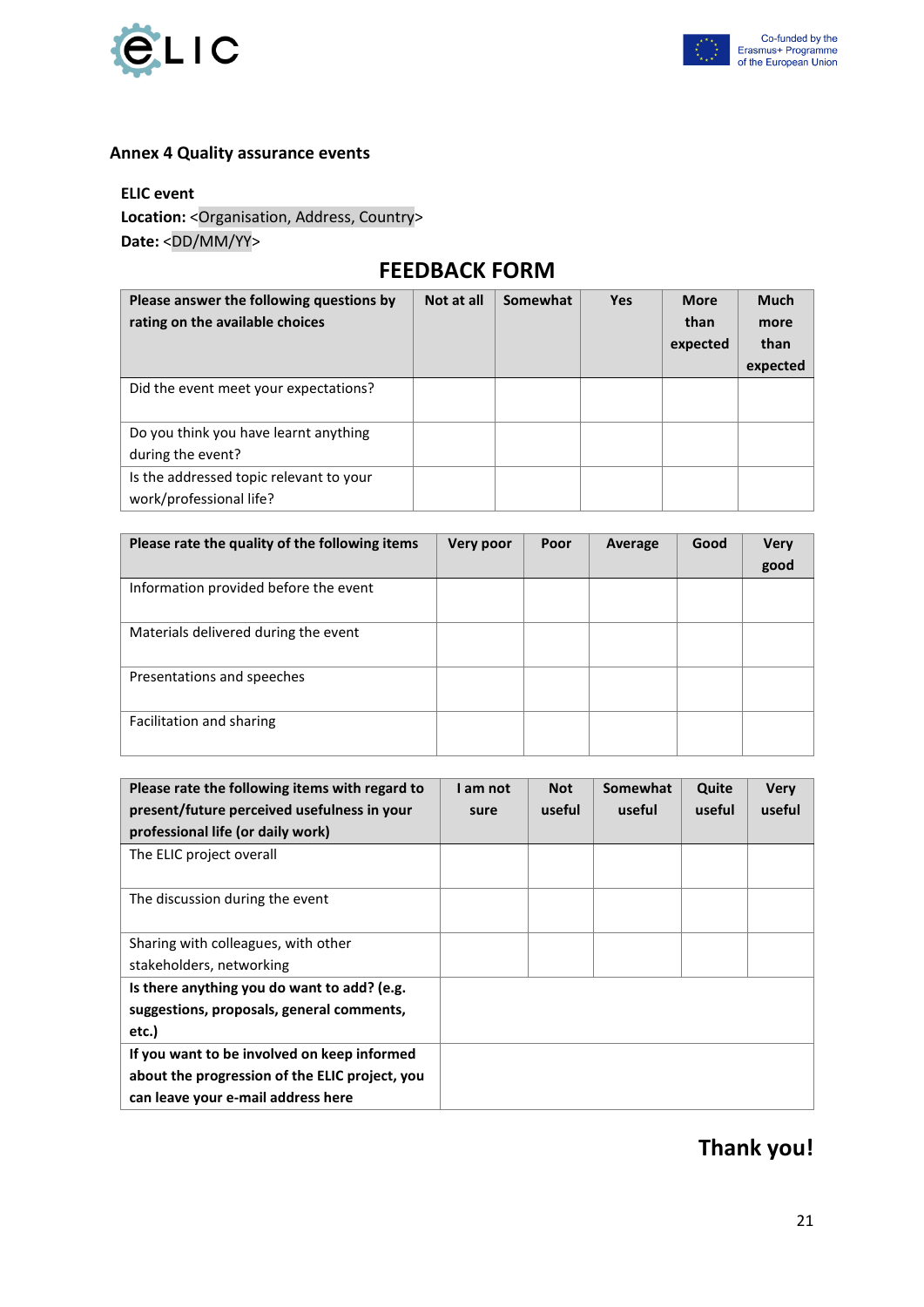



#### <span id="page-21-0"></span>**Annex 5 Internal review of ELIC MOOC and future implementation**

Dear Partners,

As a result of your implementation work in the ELIC Course as facilitator or moderator and to define implement a useful guide for further implementation of a MOOC, we kindly ask you to complete this simple questionnaire and leave your opinion on ELIC MOOC. On behalf of the ELIC Partnership thank you for the participation!

*All information provided will remain confidential.* 

1. What was your role in the MOOC

 $\Box$  Facilitator  $\Box$  Moderator

Indicate how satisfied are you with each of the following aspects related to the work done as facilitator or moderator for the ELIC MOOC?

2. Time management

 $\Box$  Very satisfied  $\Box$  Satisfied  $\Box$  Uncertain  $\Box$  Dissatisfied  $\Box$  Very dissatisfied

- 3. Organizational issues
- $\Box$  Very satisfied  $\Box$  Satisfied  $\Box$  Uncertain  $\Box$  Dissatisfied  $\Box$  Very dissatisfied
	- 4. Content development or content feedback
- $\square$  Very satisfied  $\square$  Satisfied  $\square$  Uncertain  $\square$  Dissatisfied  $\square$  Very dissatisfied
	- 5. Reaching the participants

 $\Box$  Very satisfied  $\Box$  Satisfied  $\Box$  Uncertain  $\Box$  Dissatisfied  $\Box$  Very dissatisfied

6. Have you encountered some difficulties?

 $\Box$  Yes  $\Box$  No

- 6.1 If yes please describe
- 7. Having another chance of MOOC development, what would you have done better?

\_\_\_\_\_\_\_\_\_\_\_\_\_\_\_\_\_\_\_\_\_\_\_\_\_\_\_\_\_\_\_\_\_\_\_\_\_\_\_\_\_\_\_\_\_\_\_\_\_\_\_\_\_\_\_\_\_\_\_\_\_\_\_\_\_\_\_\_\_\_\_\_\_\_\_\_\_\_\_\_\_\_

\_\_\_\_\_\_\_\_\_\_\_\_\_\_\_\_\_\_\_\_\_\_\_\_\_\_\_\_\_\_\_\_\_\_\_\_\_\_\_\_\_\_\_\_\_\_\_\_\_\_\_\_\_\_\_\_\_\_\_\_\_\_\_\_\_\_\_\_\_\_\_\_\_\_\_\_\_\_\_\_\_\_

\_\_\_\_\_\_\_\_\_\_\_\_\_\_\_\_\_\_\_\_\_\_\_\_\_\_\_\_\_\_\_\_\_\_\_\_\_\_\_\_\_\_\_\_\_\_\_\_\_\_\_\_\_\_\_\_\_\_\_\_\_\_\_\_\_\_\_\_\_\_\_\_\_\_\_\_\_\_\_\_\_\_

- 8. What was wrong in your opinion?
- 9. Please add your comments and feedback

Thank you very much for your kind collaboration!